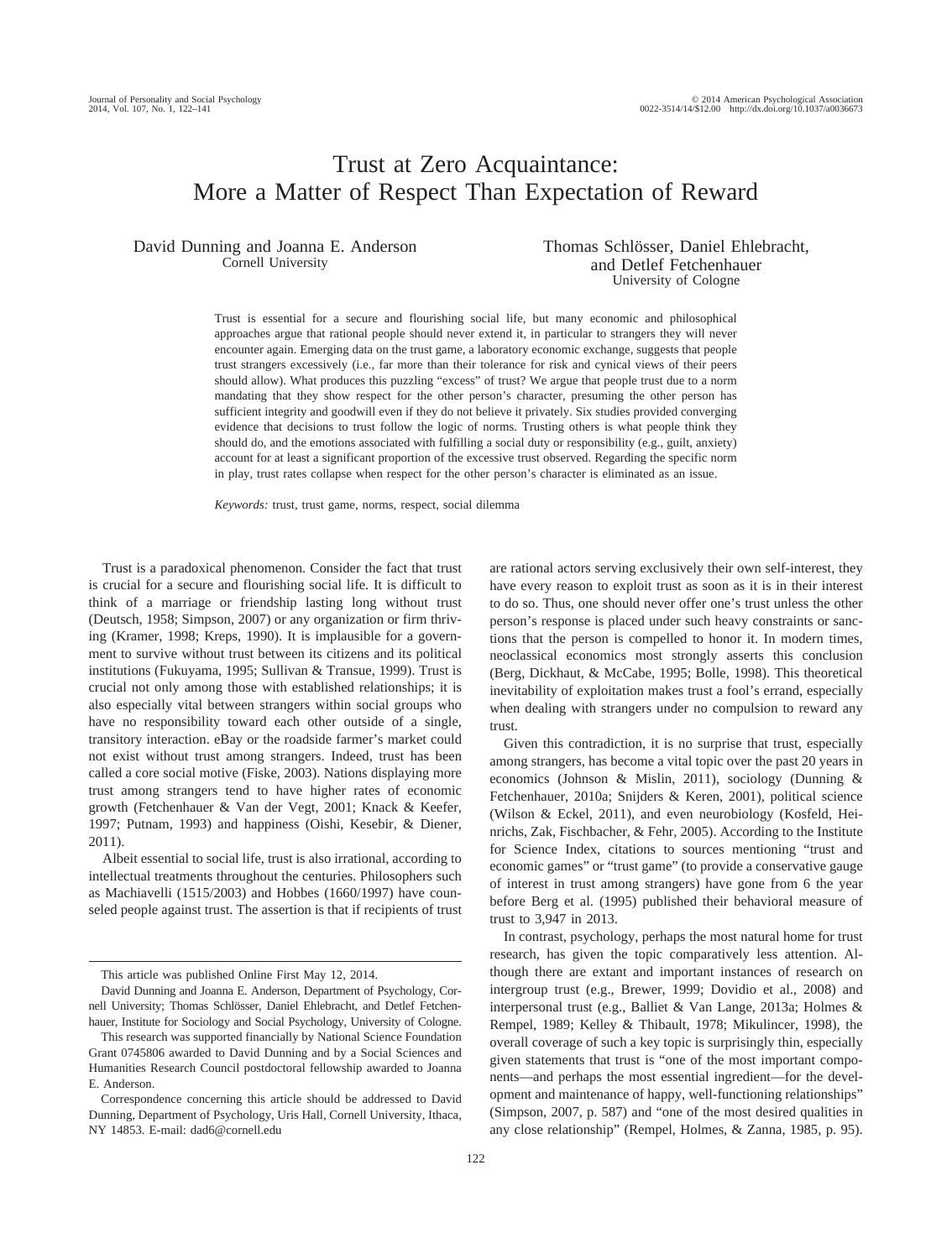Our goal in the current research is to build on knowledge gleaned from adjacent fields to investigate trust behavior between strangers at zero acquaintance. Despite the protests of philosophers and economists that it is irrational to do so, people trust strangers and those strangers reward that trust in study after study (for reviews, see Balliet & Van Lange, 2013a; Evans & Krueger, 2009; Johnson & Mislin, 2011; Wilson & Eckel, 2011).

We ask what motivates trust in such circumstances. In doing so, we adopt a definition of trust as a psychological state comprising the intention to accept vulnerability based on the chance of reward from positive intentions or behavior of another. This definition is similar to common definitions used in economics and psychology (see Rousseau, Sitkin, Burt, & Camerer, 1998, p. 395), but it contains one major difference: Most theorists view trust behavior as an extension of a person's interpersonal expectations (i.e., people trust others when they expect to be rewarded for it), but readers will soon see we do not hold this view (see Dunning & Fetchenhauer, 2010a, 2010b; Dunning, Fetchenhauer, & Schlösser, 2012; Fetchenhauer & Dunning, 2009).

We begin our analysis by noting that current empirical data present a mystery to explain: People display far too much trust in laboratory interactions between strangers, relative to the rates predicted by current approaches to trust that emphasize risk tolerance and social expectations about whether others will prove trustworthy. We explain this excess of trust by asserting that risk and social expectations fail to play an exclusive role in trust behavior at zero acquaintance. Trust behavior is also importantly influenced by injunctive norms. We hypothesize in particular that people possess a norm to respect another person's character and so trust others to ensure their social behavior aligns with that norm. In their choices, they must give another person the benefit of the doubt when it comes to his or her moral makeup— even if they privately believe that human nature is anything but honorable or benevolent. If they distrust, they risk violating that social pretense.

## **Assessing Trust via Behavior: The Trust Game**

Our assertions about trust at zero acquaintance depend crucially on a disconnection between risk tolerance and social expectations on one side of the ledger and trust behavior on the other. Thus, it is crucial to study trust in a straightforward behavioral context in which risk tolerance, social expectations, and trust behavior can be assessed.

In the current research, we examine trust among strangers with a laboratory paradigm that comes originally from behavioral economics (Berg et al., 1995; Camerer, 2003; Croson & Buchan, 1999; Dunning & Fetchenhauer, 2010b; Kreps, 1990). In this paradigm, alternatively called the *investment* or *trust game,* participants begin with a small amount of money (e.g., \$5), which they are given or requested to bring to the laboratory. Participants are asked whether they wish to keep this money or to give it to an anonymous stranger in the experiment. If they choose to give it, the money is inflated by some factor (e.g., by a factor of 4, to \$20), and recipients of the money are asked whether they wish to keep the entire \$20 or give \$10 back to the first participant. Both players know the rules of the game but not which choice the other player has made. Players are also informed that they will never meet each other and thus will remain forever mutually anonymous.

Variations of this game are common. At times, it has a binary format, as above, in which participants in the role of first person (the trustor) must keep or give all the money in question and those in the role of the second person (the trustee) must keep all or give half back. In other, more continuous variations, either participant can instead give some portion of the money, from 0% to 100%. The amount they give is multiplied by some factor, and the trustee must decide how much, if any, of the resultant amount to give back to the trustor.

At its core, the choice of the first participant mirrors trust as it is theoretically defined: a decision about becoming vulnerable to another person's exploitation to possibly achieve a benefit (e.g., when trusting an acquaintance with a secret entails makes oneself vulnerable to betrayal with the possible benefit of deepening a friendship). Supporting this analogy, the game also fits laypeople's intuitive notions of trust: 78% of respondents describe the game in terms of "trust," "faith in people," or both (Dunning et al., 2012). In other work, when participants judged various labels for the game, the four most-endorsed labels were *Choice, Decision, Trust,* and *Risk Game* (Anderson & Dunning, n.d.). Further, people subliminally primed with trust concepts give more money to the trustee than do those primed with distrust (Posten, Ockenfels, & Mussweiler, 2013). Additionally, people from countries with high rates of trust in this paradigm tend to endorse trust more on large-scale surveys such as the World Values Survey (Johnson & Mislin, 2012), although the association between survey and behavioral measures of trust is famously weak (Wilson & Eckel, 2011).

Finally and most important, behavior in the game is also correlated with reports about everyday acts of trust, such as loaning money to a friend or leaving a door unlocked (Fehr, Fischbacher, von Rosenbladt, Schupp, & Wagner, 2002; Glaeser, Laibson, Scheinkman, & Soutter, 2000); with measures of generalized trust toward strangers (but not known others; Naef & Schupp, 2009); and with measures of stable individual propensities to trust (Evans & Revelle, 2008). Thus, the trust game is well validated as a convenient and controlled way to study trust behaviorally among strangers. In recent years it has come more into the mainstream of social psychology, as researchers have recognized its value as a tool (e.g., Klapwijk & Van Lange, 2009).

# **Instrumental and Consequentialist Approaches to Trust**

Why do people trust despite the cautionary exhortations of economists and philosophers? Ironically, trust makes little sense under a "rational actor" model; yet, virtually all contemporary theoretical treatments of trust in economics and psychology explicitly or implicitly assume the operation of such a rational actor, in that they emphasize an instrumental and consequentialist logic. By instrumental, we mean that people do not trust just for the sake of it but do so in order to gain some future benefit. By consequentialist, we mean that people trust based on the outcomes they think their trust will bring once the trusted person makes a response. That is, trust is simply a means to an end. Under this logic, people trust others when they hold adequate expectations that their trust will be honored and that the payoffs are worth the risk (Berg et al., 1995). Essentially, in the very tradition of ex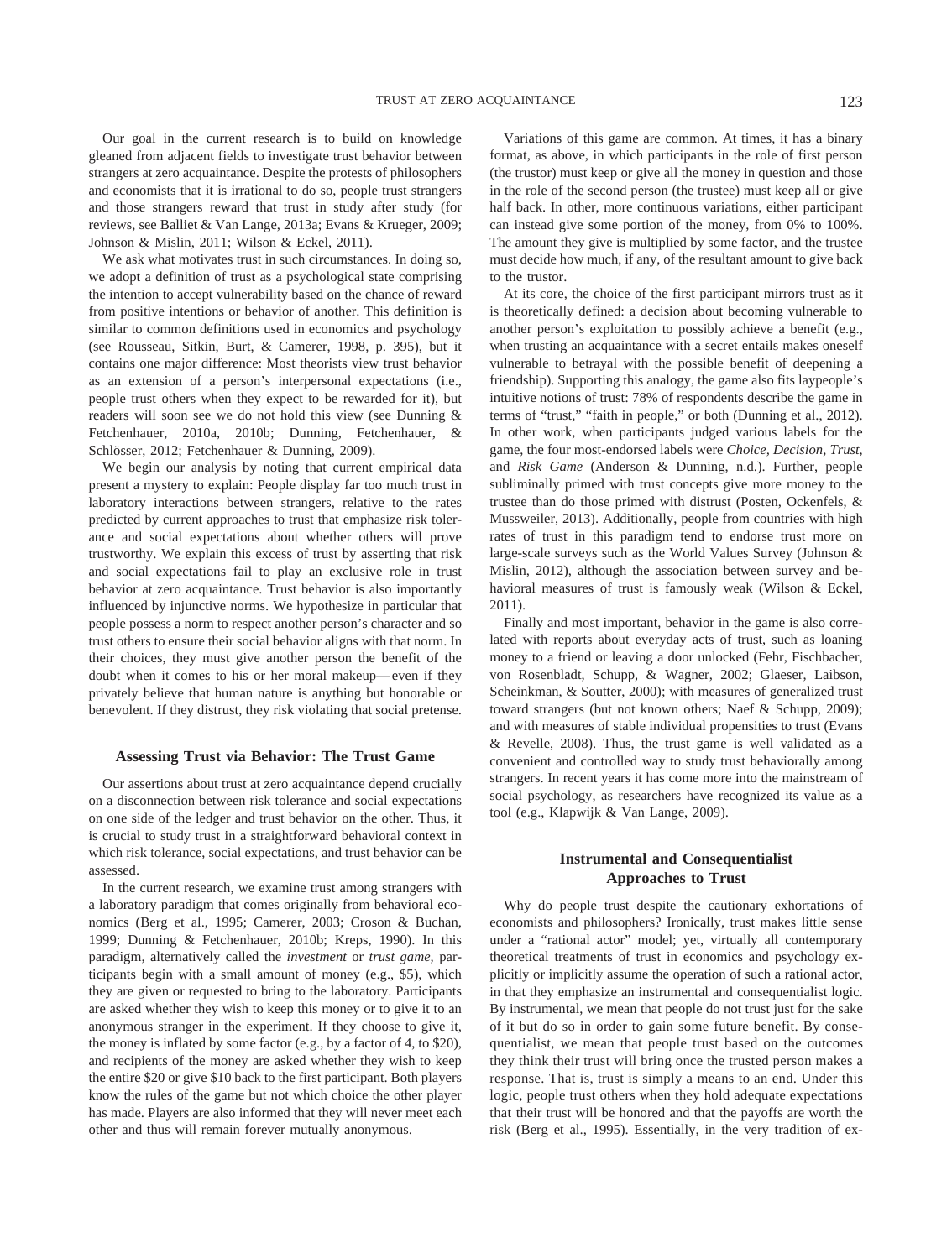pected utility models, trust is commonly conceptualized as tantamount to expected trustworthiness on the part of others.

Even in psychology, where the notion of people as rational actors has been long since rejected in general, trust is typically studied as the positive outcome of a risk analysis and expectation (Bacharach & Gambetta, 2001; Baldwin, Fehr, Keedian, Seidel, & Thompson, 1993; Barber, 1983; Deutsch, 1958; Evans & Krueger, 2011; Fraley & Shaver, 2000; Kramer & Carnevale, 2001; Murray, Holmes, & Collins, 2006; Pruitt & Rubin, 1986). Indeed, in one recent review of the psychological literature, Simpson (2007) stated that "intergroup researchers, for example, have defined trust as a specific set of socially learned *expectations* [emphasis added] that people hold about various social systems, ranging from other people to social organizations to the larger moral social order" (p. 589). In addition, popular individual difference measures of trust, such as the Rotter scale, focus almost exclusively on generalized expectations about the trustworthiness or benevolence of others (e.g., "Hypocrisy is on the rise in our society"; Rotter, 1967, 1971). General social surveys, such as the World Values Survey, also assess trust by asking about expectations about people in general and a country's institutions (Johnson & Mislin, 2012).

# **The Issue: Excessive Trust Given Expectations and Risk Tolerance**

Recent experiments using the trust game cause trouble for such accounts of trust. Data repeatedly show that trust fails to follow the instrumental and consequentialist logic assigned to it by theory. People are remarkably cynical about their peers in binary trust games, believing roughly on average that only 45% will hand any money back, even though a large majority—roughly 80%— of those peers typically do (Fetchenhauer & Dunning, 2009). Despite this cynicism, a majority of people still go ahead and trust their peers, with as many as 75% giving money to a stranger despite their pessimistic expectations of return.

They do so even though the risk they take is far greater than the maximum they indicate they are willing to tolerate in other types of gambles with equivalent outcomes. For example, when told explicitly that the chance their trust would be reciprocated was only 46%, the majority (54%) of participants give their money anyway. Significantly fewer (29%) of the same people state a willingness to bet \$5 to possibly win \$10 when presented with the same odds and payoffs in a lottery (Fetchenhauer & Dunning, 2012; see Berg et al., 1995, for similar findings).

Further data show that trust is correlated moderately at best with expectations that the trust will be honored (Fetchenhauer & Dunning, 2009; Glaeser et al., 2000; Lazzarini, Madalozzo, Artes, & Siqueira, 2005) and not at all with a person's level of risk tolerance (Ashraf, Bohnet, & Plankov, 2006; Ben-Ner & Halldorsson, 2010; Eckel & Wilson, 2004; Kanagaretnam, Mestelman, Nainar, & Shehata, 2009). To be sure, the role of expectation and risk tolerance in trust behavior cannot be totally dismissed, for some researchers find such a relationship (e.g., Evans & Krueger, 2011; Fetchenhauer & Dunning, 2010). In addition, recent reviews of behavior in related social dilemmas, such as the prisoner's dilemma game, have found strong relationships between social expectations and cooperation (e.g., Balliet & Van Lange, 2013a).

However, when it comes to trust, consequentialist variables such as expectation and risk attitudes at best appear to play only a side role in the patterns of trust observed. Trust at the behavioral level (e.g., behavioral choice) is not the same as it is at a cognitive level (i.e., beliefs about the trustworthiness of others), and the two should not be conflated. That is, a choice to trust another person should not be automatically taken as a statement of interpersonal optimism at the cognitive level (see Dunning & Fetchenhauer, 2010b). However, if trust at the behavioral level is dissociated from trust at the cognitive level, what explains the dissociation?

## **An Expressive Account of Trust: On Injunctive Norms**

In the following studies, we turn to an account of trust that is expressive in nature rather than instrumental (Dunning & Fetchenhauer, 2010a, 2013; Dunning et al., 2012). By expressive, we mean that trust is motivated by effects produced by the act of trust itself, regardless of more distal outcomes. Many effects derive directly from the act of trust. For example, the action may provide a self-signal of optimism and cooperativeness (Bodner & Prelec, 2002); it may establish a reputation of being a nice and valuable person to others (Akerlof & Kranton, 2000; Fehr, 2004; Lacetera & Macis, 2010); it may also provide the "warm glow" that people feel after prosocial acts (Andreoni, 1989; Dunn, Aknin, & Norton, 2008).

We argue specifically that people trust because the act allows them to honor an injunctive norm. People trust not because it is what they want to do but because they feel it is an obligation of their current social role. It is the action they ought to take. That is, we agree with Deutsch (1973), who said, "to be distrustful is morally far more flagrant than to be credulous. To sin is less virtuous than to be sinned against" (p. 146; see Hartmann, 1932, and Uslaner, 2002, for similar assertions about trust).

Recent work on the trust game demonstrates that behavior is sensitive to normative considerations. Changing labels to components of the game impacts trust rates. For instance, people trust more if they are told they are interacting with a "partner" rather than an "opponent" (Burnham, McCabe, & Smith, 2000). Among the Maasai in Kenya, labeling the game as an *osotua* exercise reduces transfers—presumably because *osotua* signifies a relationship in which individuals or families can make requests freely of each other but only to the extent of their need (Cronk, 2007). Similar labeling effects have been observed in other types of social dilemmas (Batson & Moran, 1999; Kay & Ross, 2003; Liberman, Samuels, & Ross, 2004).

In focusing on normative influence, we should note that our ambition was somewhat different from past research. Rather than looking for moderation of trust by norms, we examined the possibility that norms are largely responsible for producing trust among strangers. That is, if we strip trust behavior down to its basic form, as represented by the standard trust game, does the logic of norms serve to explain the unanticipated "excessive" rate of trust commonly observed? We addressed this question by examining three classic measures of injunctive norms and gauging their relation to trust. First, we asked whether trust follows what people report they should do rather than want to do. Second, we examined whether trust was predicted by emotions associated with honoring social duties and meeting standards of behavior (Higgins, 1987). Finally, we asked how important others would judge one's behavior in the trust game, with the prediction that respondents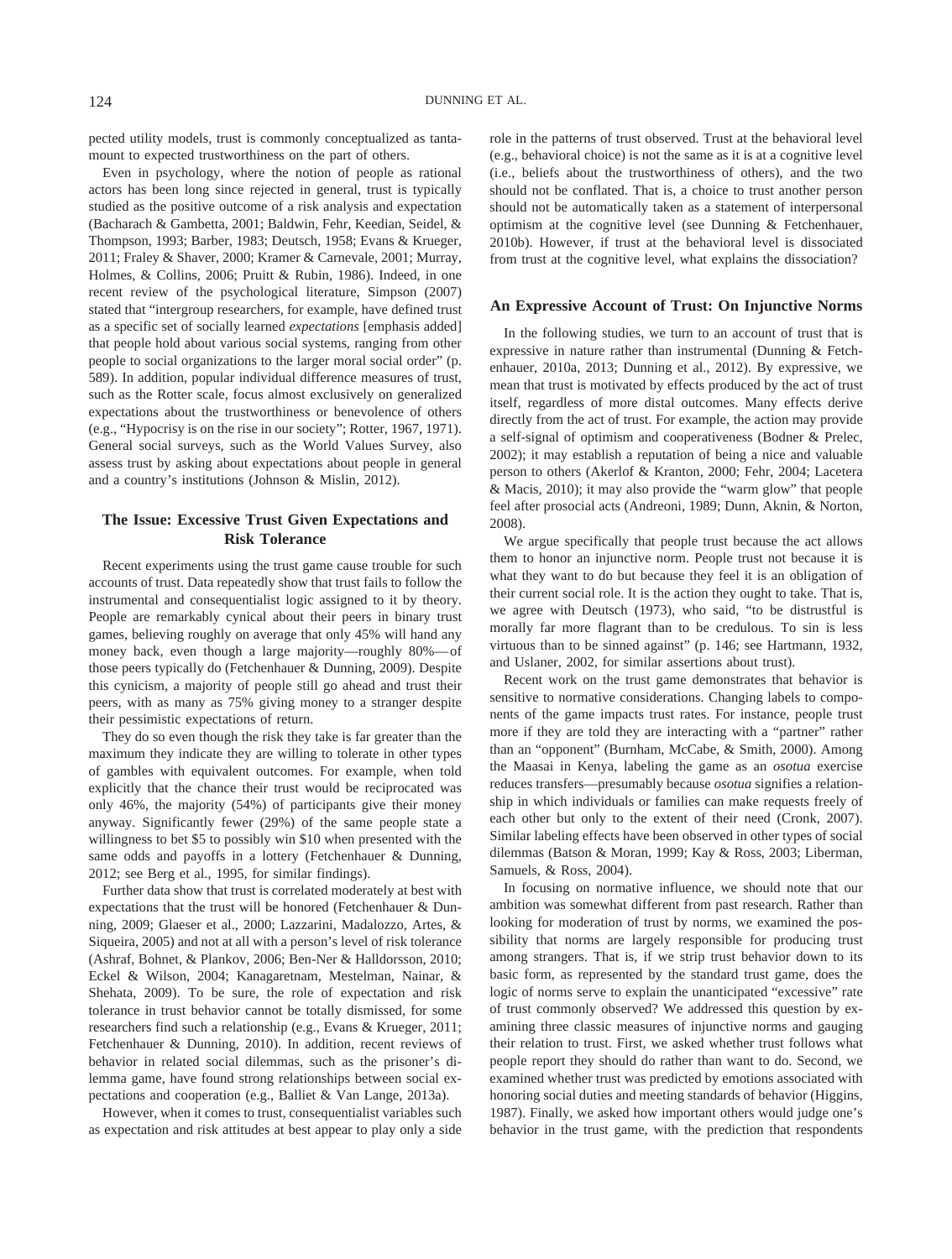## **Specifying the Norm**

Further, we sought to address two additional questions specifying the type of norm people might follow in their trust behavior.

## **Social Versus Moral Norms**

First, we examined whether the norms associated with trust behavior are social or moral in nature. Careful readers will have noticed that in attributing trust behavior to normative influences, we have steered clear from labeling those normative influences as "social." We have done so because there is quite a bit of disagreement in the sociological, anthropological, and economic literatures about what constitutes a social norm, relative to more personal or individual ones (Bicchieri, 2006; Dubreuil & Grégoire, 2013; Elster, 2009; Shweder, Much, Mahapatra, & Park, 1997; Turiel, 1983; for a review, see Anderson & Dunning, 2014).

For example, Bicchieri (2006) stated that, for a norm to be social, people must know of its existence and believe that others either follow the norm or think it reflects what one ought to do. Other scholars have gone further, arguing that social norms are vigorously regulated within a cultural community (Elster, 2009): People are rewarded for honoring those norms and punished for violating them, even at cost to the person doing the punishment (Balliet & Van Lange, 2013b; Chudek & Henrich, 2011; Fehr, Fischbacher, & Gächter, 2002; Henrich et al., 2010). Under those definitions, for the norms influencing our participants to be social in nature, we should expect them to operate more strongly when participants' behavior is public rather than private; that is, when their behavior is open to judgment and sanction.

Norms, however, need not be social, as defined above. Instead, norms can be "moral" in nature, in that they become a standard of behavior that is internalized and autonomous by the time one leaves childhood (see Bicchieri, 2006; Elster, 2009). For instance, norms of equal sharing or helping someone in distress are well internalized by adulthood, thus requiring no further or current social pressure to operate (Elster, 2007). This type of norm is driven simply by an emotional response to a triggering situation, and such responses are not conditioned on whether the behavior is private or public. Thus, our first goal in defining the norm was to identify which of these patterns it follows: that of a social or a moral norm.

## **Examining the Specific Norm of Respect**

We also sought to identify the specific norm people follow when they trust, doing so by obviating it and examining whether trust rates collapsed to levels associated with expectation and risk tolerance. We tested in particular whether people trust out of a norm of respect in which they take care about the signals their trust behavior conveys about the character of the other person. Thus, people may trust to maintain the pretense that the other person has a worthy character; they may avoid distrust because such a choice violates that pretense and shows disrespect. A recurring theme in psychology (Miller, 2006), sociology (Goffman, 1958), and linguistics (Brown & Levinson, 1987) is that people strive to avoid violating another person's "definition of a situation," steering clear of contradicting what they presume the other person believes about themselves and the world around them. In particular, people respect the "positive face" of the other person; namely, the pretense that the other person has the character of a rational, moral, honorable person who acts in good faith and with goodwill (Brown & Levinson, 1987).

Research on speech acts reflects this respect: People respond to sexist views with deflection and distraction rather than confrontation (Swim & Hyers, 1999; Woodzicka & LaFrance, 2001), accept apologies they privately believe to be insincere (Risen & Gilovich, 2007), and avoid displaying disagreement with conversation partners (DePaulo & Bell, 1996). Herein, we suggest this desire to maintain social pretenses extends from speech to the realm of behavior. To trust is to affirm positive face. To distrust instead is a "face threat" in that it questions the moral character of the other individual. Note that when people apply this logic, their actual beliefs about whether the other person is honorable are irrelevant. Their actions, regardless of belief, must maintain that pretense.

## **Overview of Studies**

The six studies that follow examined three general questions. Studies 1 through 4 examined whether trust behavior displays the signature of a norm and also whether that norm is more social or moral in nature. Studies 5 and 6 examined whether the specific norm people follow is one of respect for the other person's character: Would trust rates deflate if the issue of the other person's character were removed from the decision?

We also examined whether trust behavior would once again fail to follow the logic of expectation and risk tolerance (Fetchenhauer & Dunning, 2009, 2012). We predicted that too many people would trust, given their (pessimistic) expectations about others trustworthiness and their level of risk tolerance. We predicted that expectations of reciprocation and risk tolerance would at best be weak and unreliable predictors of who trusts versus who does not.

# **Study 1: Probing for Indications of an Injunctive Norm**

In Study 1, we examined whether decisions to trust followed the logic of injunctive norms. We presented participants with a version of the binary trust game described above, in which the initial endowment is \$5, multiplied to \$20 if given to Person B, and explicitly asked participants what they "should" do as well as what they "wanted" to do. In doing so, we were able to investigate whether impressions of social obligation or correctness explain why so many people trust relative to the rate suggested by an economic analysis. We predicted that, regardless of what people wanted to do, participants overall would feel they should trust rather than not trust, and that this tendency would at least partially explain why people trust more than the rate suggested by risk tolerance and expectations.

We also examined which emotions—those related to social obligation and duty versus those related to desire— best predicted why "too many" people trust. Much work, in particular research on self-discrepancy theory (Higgins, 1987), shows that concerns about social obligation bring about feelings of agitation—namely, anxiety and guilt—when people contemplate failing to live up to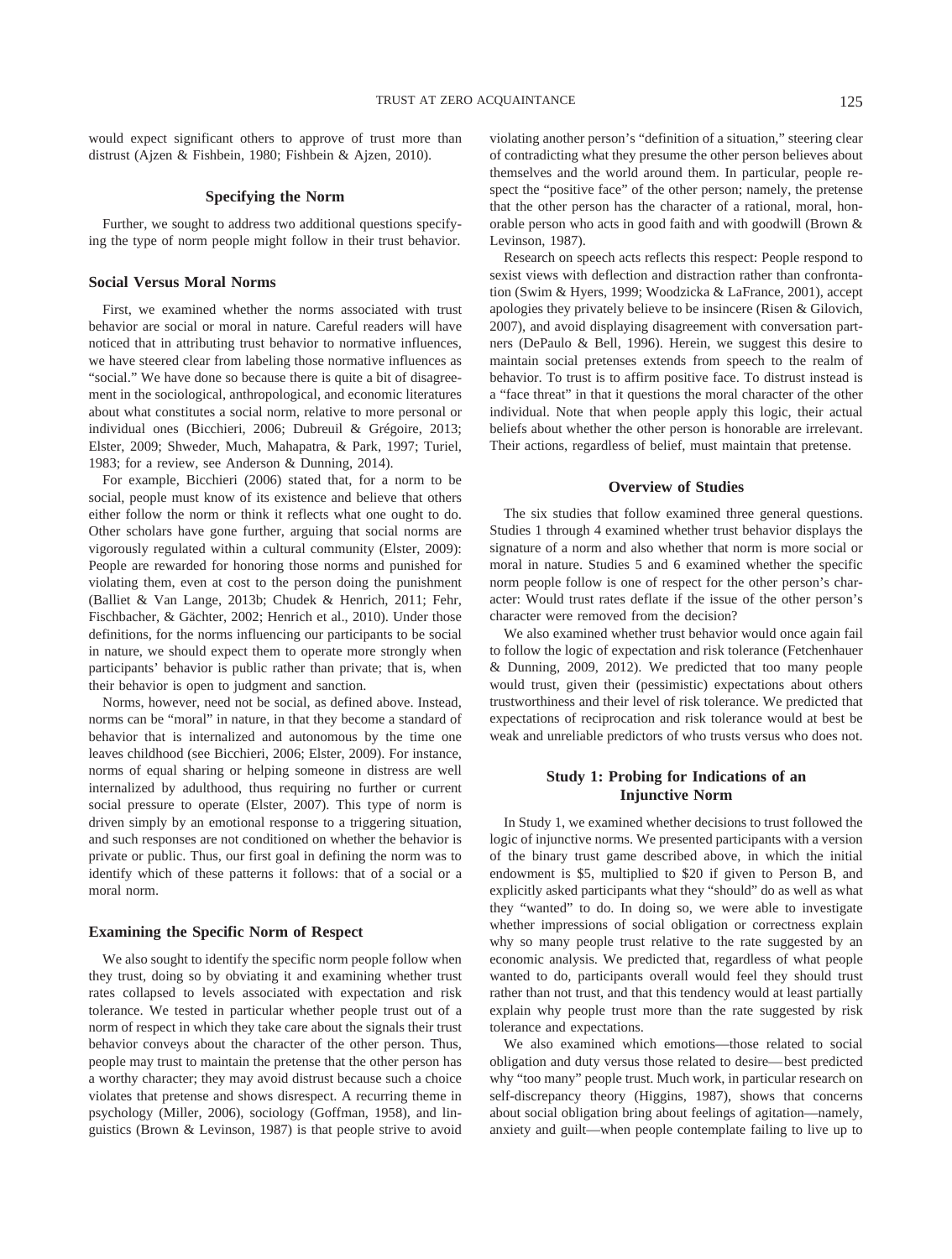social standards (Higgins, Bond, Klein, & Strauman, 1986; Higgins, Shah, & Friedman, 1997; Roney & Sorrentino, 1995). In contrast, emotions associated with desire tend to focus on what would bring contentment and pleasure into a person's life (Haselhuhn & Mellers, 2005; Mellers, 2000; Mellers, Schwartz, & Ritov, 1999).

A few extant studies provide some supportive, albeit indirect, evidence that trust behavior involves more agitation emotions than desire-related ones. First, when people report the emotions they feel as they contemplate trust, guilt and calm are better predictors of trust than are other emotions (Schlösser, Fetchenhauer, & Dunning, 2013). In addition, when people are induced to feel fear (vs. anger), they bet less on a lottery but risk more on another person in a trust game (Kugler, Connolly, & Ordóñez, 2012). This is consistent with agitation emotions nudging people toward adhering to a social obligation or norm in the trust game.

As such, we proposed that participants would report more agitation (i.e., anxiety and guilt) when considering forgoing trust than giving it, and that this overall bias across participants would, in part, explain why people trust to a degree beyond the limit imposed by their expectations and risk tolerance.

## **Method**

Participants. Participants were 38 Cornell University students from large lecture psychology courses who took part for extra credit toward their course grades.

**Procedure.** Participants were approached at the end of class lectures and asked if they wanted to stay to take part in an experiment for extra credit. Those who did were told that they were to make a series of decisions (labeled merely "Decision 1," "Decision 2," etc.) about what to do with money and that one of the decisions would be a real one, to be carried out with actual money at the end of the study. They were informed that they would not learn which decision they was the real one until they had made all decisions, and they were admonished to take all decisions seriously. Finally, participants were also instructed that their decisions would be anonymous, such that even the experimenter would not know which decisions they reached.

In all, participants considered three scenarios. The first, a measure of risk tolerance, asked them to consider a chance to gamble \$5 to win \$10 from the draw of a ball from an urn. Participants were told that the urn contained 100 balls and were asked to state the minimum number of winning balls the urn would have to contain to entice them to gamble the \$5.

In the second scenario, participants were asked to consider the binary form of the trust game. They were told that they had been matched to another individual in the experiment but that this person would remain unknown to them throughout (and after) the experiment. They were told they could be assigned the role of either Person A or B with this individual. If they were assigned to be Person A, they would have to decide whether they wanted to keep \$5 (in which case Person B would receive nothing) or give the \$5 to Person B. If they gave the money to Person B, the experimenter would inflate the amount to \$20 and give Person B a choice: to either give \$10 back to Person A or keep the entire \$20. Person B would have to make this decision before knowing what Person A had decided.

Participants were first asked to consider what they *wanted* to do and *should* do in this situation, with the additional instruction that "sometimes, what people should do and what they want to do lead to the same choice, sometimes they lead to different choices." Participants were then presented with two bipolar 7-point scales, one asking them to rate how much they wanted to keep the money versus give the money and the other asking them to report how much they should keep the money versus give it. Higher numbers indicated that one wanted to or should give rather than keep. The midpoint of the scale (4) was labeled as "I am indifferent or ambivalent." Order of the two scales was counterbalanced across participants.

Participants also rated how choosing to give versus keep the \$5 would make them feel. They rated their feelings related to giving along 14 different emotion dimensions and did the same for their feelings about keeping the money. Three emotions had been classified a priori as related to wanting and desire (*content, happy,* and *pleased*;  $\alpha s = .70$  and .81 for keeping and giving, respectively). Four were classified as agitation emotions relating to violating social obligations and standards (*anxious, guilt, remorse,* and *tense;*  $\alpha s = .89$  and .72 for keeping and giving, respectively). Next, participants indicated which decision they would make as Person A and also indicated which decision they would make as Person B. In addition, they estimated the overall percentage of participants in the study who would choose to give money back versus keep the entire \$20.

The final scenario that participants faced was a simple one: whether to receive \$5 with certainty or to bet that \$5 to possibly win \$10 on a flip of a coin. After participants completed this decision and placed their questionnaires in anonymous folders, they were told that this final decision was the one that would be carried out. For those who decided to gamble, the experimenter flipped a coin to determine each participant's payment separately (with "heads" the winning side of the coin). Other participants were given \$5.

## **Results and Discussion**

Of 38 participants, 27 (71%) decided to hand their \$5 to Person B in the trust game.

**Consequentialist predictors.** This high level of trust emerged although participants, on average, thought that only 52.5%  $(SD = 22.8\%)$  of their peers would return money but required, on average, a  $63.8\%$  ( $SD = 14.6\%$ ) chance of winning in order to induce them to gamble \$5 on the first question about risk tolerance. In fact, according to their reports of risk tolerance and expectations of their peers, only 14 participants (37%) should rationally have decided to trust, in that their expectations that their peers would return the \$10 matched or exceeded their risk tolerance to gamble \$5 on the previous question about the urn. Indeed, 16 (42%) participants gave money to Person B despite a risk tolerance and peer expectation that would predict keeping it, whereas only 3 (8%) participants displayed the opposite pattern. Thus, replicating past work, far too many participants trusted relative to the predictions made by typical, expectation-based definitions of trust ( $p = .004$ , two-tailed, by sign test). Further demonstrating that trust decisions were not driven by expectations or simple risk aversion, estimates of the percentage of peers who would return money and risk tolerance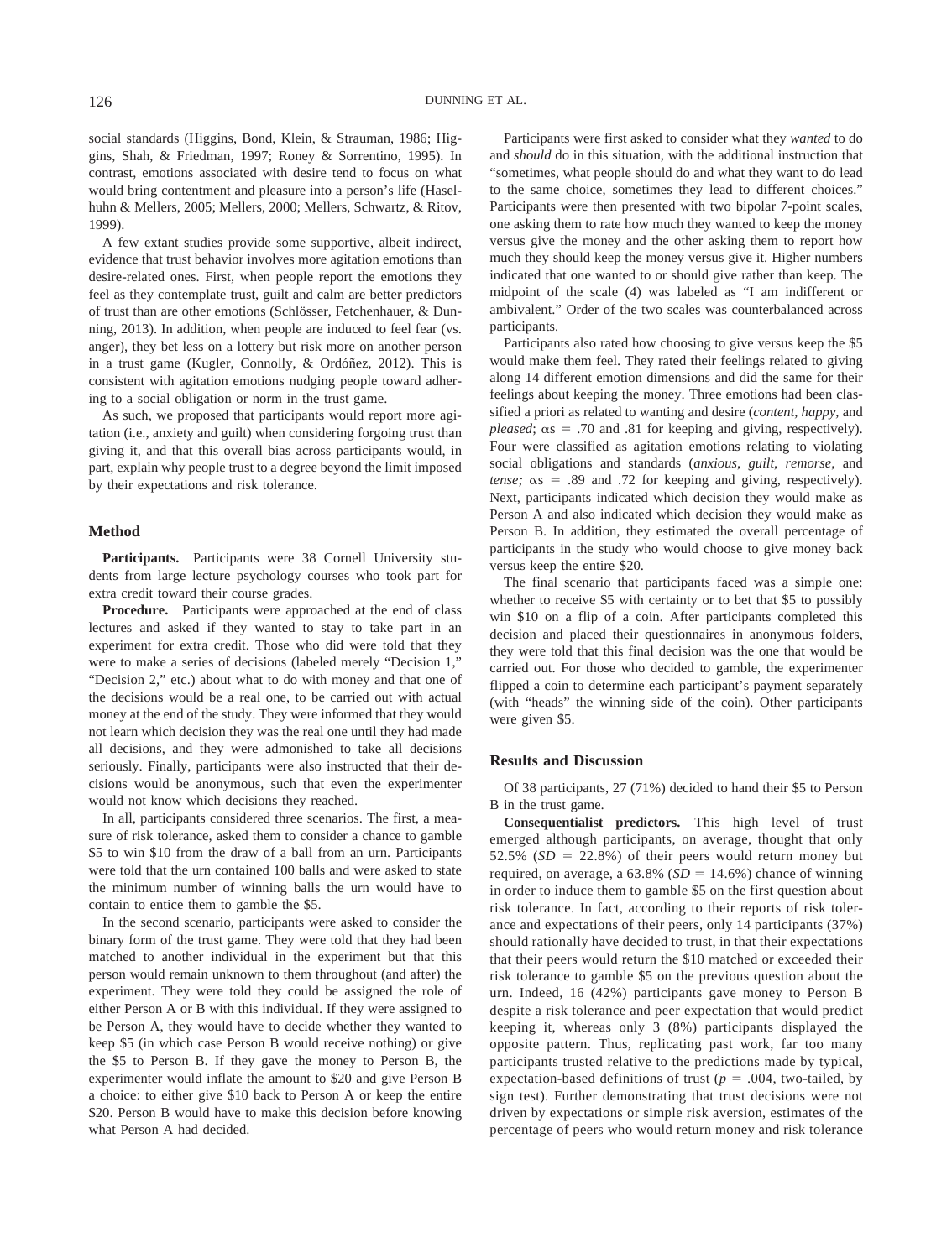both failed to predict trust behavior (see Table 1). In short and echoing past research, trust decisions did not appear to emerge as a function of a simple expectation-risk tolerance calculation.

We also found no evidence that a descriptive norm played any a role in the excess of trust rates. As a measure of descriptive norm on average, participants thought that only  $48.6\%$  (*SD* = 18.90) of their peers would trust. Thus, there was no overall perception that an overwhelming majority of peers would trust, potentially putting pressure on participants themselves to trust to excess. What, then, did predict why so many people trusted?

**Should versus want.** Not surprisingly, wanting to trust and feeling one should trust were both related to the decision participants made. Ratings of "want" and "should" were uncorrelated with each other,  $r(36) = .14$ ,  $p = .40$ , but each in separate logistic regressions predicted the likelihood that a participant would trust (see Table 1). Both variables were significantly related to trust when placed in a simultaneous regression (for want, L-R  $\chi^2$  = 21.00,  $p < .001$ ,  $OR_{standardized} = 21.00$ ; for should, L-R  $\chi^2 = 7.89$ ,  $p = .005$ , *OR*<sub>standardized</sub> = 7.95).<sup>1</sup> Should ratings remained significant after we controlled for expectations that Person B would reciprocate trust (see Table 1).

However, further analyses revealed that only should ratings could explain why so many participants trusted over and above the economic analysis. Overall, ratings of want  $(M = 3.97, SD = 2.11)$ fell almost exactly on the scale midpoint of indifference (i.e., 4) between trusting and not trusting  $(t < 1, ns)$ , with virtually equal numbers stating they wanted to trust versus not trust (17 vs. 18, respectively). Thus, there was no overall bias in what people wanted to do that could explain why the majority opted for trust over the alternative.

However, for ratings of should, there was a clear bias. Participants on average thought they should trust the other person over forgoing trust ( $M = 5.50$ ,  $SD = 1.81$ ), which was significantly different from the scale midpoint of indifference (see Table 1). Of our 38 participants, 29 (76%) stated they should trust, whereas only 6 (16%) stated the opposite. Thus, there was a sizable consensus among our participants that they should trust. According to our logistic regression, if participants overall had been indifferent between giving versus keeping the \$4 in their should ratings (i.e., the mean rating fell at the scale midpoint of 4), the trust rate would have dropped from 71%, the observed rate, to 55%.

**Agitation versus contentment.** An examination of the emotions participants attached to keeping versus giving the money also showed that both desire and norms anticipated their decisions. We took the difference in ratings of the desire emotions that participants reported when they considered trusting versus not trusting. We did the same for the social obligation emotions related to agitation. In separate regression analyses, both differences predicted the likelihood of trust. The more contented participants thought they would be with a decision to trust over forgoing trust, the more they opted to give the \$5; the more agitated they felt about trusting versus not, the less participants opted to trust (see Table 1). The relation of agitation to trust decisions remained significant even after controlling for participants' expectations about Person B (see Table 1).

Again, it was agitation and not contentment that was the most likely candidate to explain why an excess of participants trusted. Participants were more content to trust (vs. not trust) but to a degree only barely reaching marginal significance  $(Ms = 3.12$  and  $2.67$ ,  $SDs = 0.94$  and 0.80, respectively; see Table 1). In contrast, participants were much more agitated about forgoing trust than trusting ( $M$ s = 2.69 and 1.85,  $SD$ s = 1.41 and 1.04, respectively; see Table 1). In terms of the logistic regression, if participants had been, instead, equally agitated by both options, trust rates would have fallen to 64%. (A comparable analysis for contentment emotions lowers trust rates from 71% down to only  $69\%$ .)<sup>2</sup>

**Summary.** In sum, in Study 1 we found that trust followed the logic of injunctive norms much more than consequentialist, economic principles. Consequentialist variables, such as risk tolerance or expectations of reward, failed to predict trust decisions. Indeed, far too many people trusted given their relative aversion to risk and cynicism they held about the trustworthiness of their peers. Although over 70% of participants trusted, the rate predicted purely by consequentialist variables was a mere 37%.

Only the pressure of a norm could explain why so many participants chose to trust. First, participants, overall, felt that they should trust their peer, and second, they reported more guilt and anxiety when they contemplated not doing so. In short, two indicators of feelings of obligation best predicted trust behavior, thus suggesting the guiding hand of a norm in people's choices.

## **Study 2: Further Indications**

In Study 2 we further tested for normative influences on trust behavior. We assessed subjective injunctive norms using a measure adapted from the planned theory of behavior (Ajzen & Fishbein, 1980; Fishbein & Ajzen, 2010), which probes for injunctive norms by asking about the perceived approval of significant others for specific behaviors. Targets whose approval we measured included formative influences on participants' lives; namely, one's mother and father, as well as currently influential peers, such as one's friends and fellow students. Parents are instruments of primary socialization, modeling for their children appropriate norms, attitudes, and behaviors (Bronfenbrenner, 1970; Higgins, 1989; Maccoby & Martin, 1983); thus, reports of their approval may reflect a particularly ingrained injunctive norm. The approval of friends and fellow students—participants' current peer group and secondary instruments of socialization—presumably represents an injunctive norm for how peers feel one ought to behave.

<sup>&</sup>lt;sup>1</sup> In all logistic analyses, we report likelihood-ratio  $\chi^2$  statistics rather than Wald statistics because the former is the recommended test to ascertain the contribution of any variable toward predicting an outcome (Hosmer & Lemeshow, 2000).  $\frac{2}{3}$  Another way to depict these emotion results is to conduct 2 (Decision:

trust vs. not)  $\times$  Option (Emotion attached to: trusting vs. not) mixed model analyses of variance (ANOVAs), with the last variable serving as a within-subject variable. An analysis of agitation emotions showed that participants who trusted were more agitated about keeping the money  $(M = 3.00)$  than they were about giving it  $(M = 1.82)$ ,  $t(36) = 4.05$ ,  $p <$ .001,  $d = 0.78$ . Participants who kept the \$5 felt equally agitated about the two options ( $Ms = 1.93$  and 1.91 for keeping and giving, respectively),  $t(38) = 0.05, p = .961, d = 0.02$ . This pattern gave rise to an overall main effect for decision option, in which participants felt more agitated about keeping the \$5 than giving it,  $F(1, 36) = 4.93$ ,  $p = .033$ ,  $p^2 = .11$ , as well as a Decision  $\times$  Option interaction,  $F(1, 36) = 4.56$ ,  $p = .039$ ,  $\eta^2 = .10$ . For contentment emotions, a significant Decision  $\times$  Option interaction arose,  $F(1, 36) = 6.28$ ,  $p = .017$ ,  $p^2 = .15$  ( $Ms = 3.18$  and 2.67 for keeping and giving, respectively, for those who kept;  $Ms = 2.46$  and 3.31, respectively, for those who gave), but there was no overall bias toward wanting to give the \$5,  $F(1, 36) = 0.38$ ,  $p = .541$ ,  $\eta^2 = .01$ .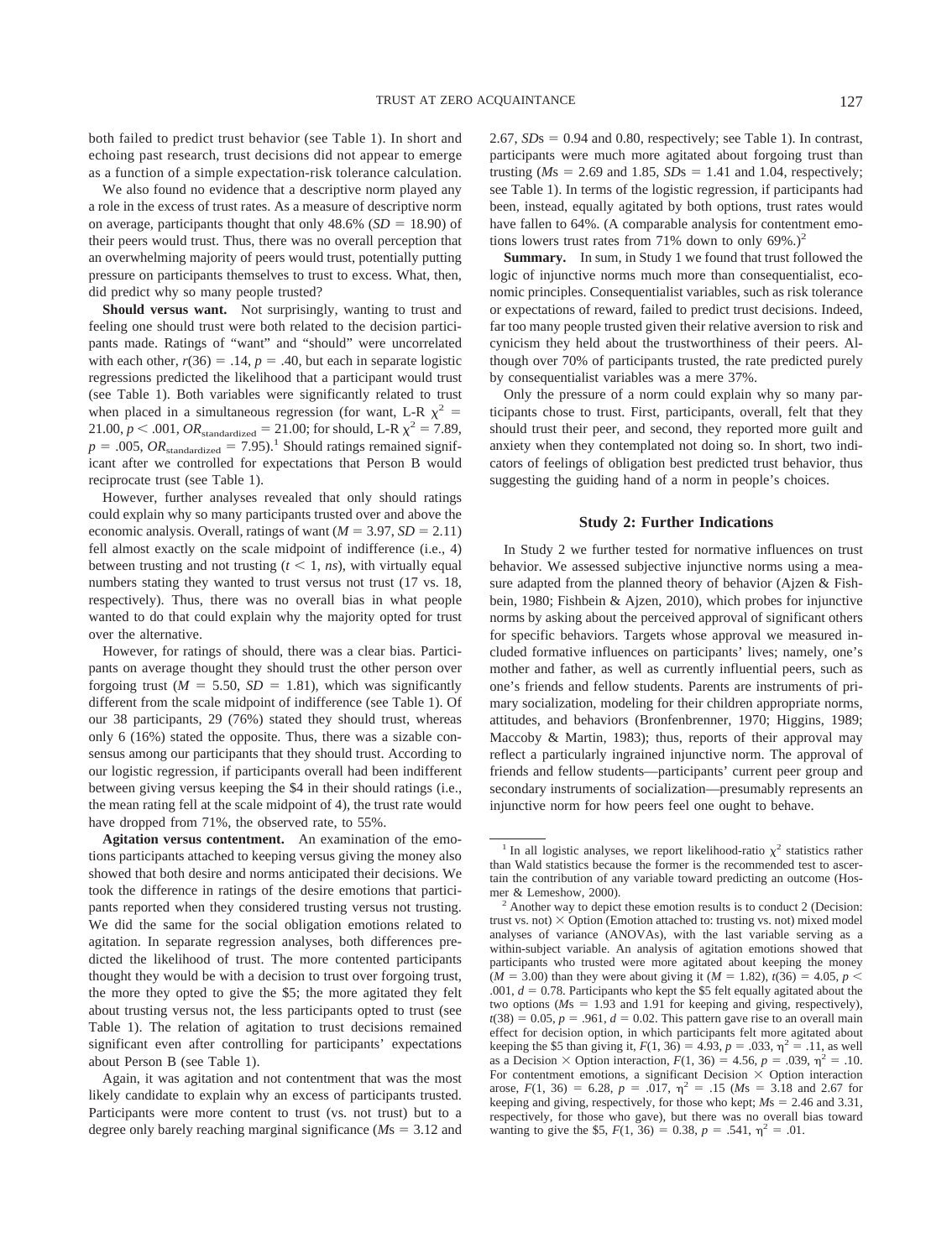#### 128 DUNNING ET AL.

|--|--|

*Biases Toward or Against Trust Among Various Predictors Along With Their Correlation to Choosing Trust (Study 1)*

| Measure                                   |                | Directional bias toward trust | Correlation with trust |                  |                 |              |                  |
|-------------------------------------------|----------------|-------------------------------|------------------------|------------------|-----------------|--------------|------------------|
|                                           | Raw difference | Cohen's $d$                   |                        | $\boldsymbol{v}$ | Standardized OR | L-R $\chi^2$ | $\boldsymbol{p}$ |
| Consequentialist predictors               |                |                               |                        |                  |                 |              |                  |
| Expectation of reciprocation              |                |                               |                        |                  | 1.49            | 1.17         | .278             |
| Risk tolerance                            |                |                               |                        |                  | 1.20            | 0.26         | .610             |
| Descriptive norm <sup>a</sup>             | $-1.60$        | $-0.08$                       | $-0.45$                | < 0.001          | 37.15           | 23.62        | < 0.001          |
| Injunctive norm and preference predictors |                |                               |                        |                  |                 |              |                  |
| Should trust <sup>b</sup>                 | 1.50           | 0.83                          | 5.10                   | < 0.001          | 2.65            | 7.00         | .008             |
| Want to trust <sup>b</sup>                | $-0.03$        | $-0.01$                       | $-0.08$                | .939             | 16.30           | 21.11        | < 0.001          |
| Agitation <sup>c</sup>                    | $-0.84$        | $-0.53$                       | $-3.88$                | < 0.001          | 0.42            | 4.63         | .032             |
| Contentment <sup>c</sup>                  | 0.46           | 0.28                          | 1.72                   | .094             | 3.46            | 6.91         | .009             |
| Controlling for expectation               |                |                               |                        |                  |                 |              |                  |
| Should trust                              |                |                               |                        |                  | 2.54            | 5.83         | < 0.001          |
| Agitation                                 |                |                               |                        |                  | 0.44            | $-5.14$      | < 0.001          |

*Note.* L-R  $\chi^2$  = likelihood-ratio chi-square;  $OR =$  odds ratio.<br><sup>a</sup> Relative to 50%. <sup>b</sup> Relative to scale midpoint. <sup>c</sup> Ratings for trust minus forgoing trust.

Note that examining perceptions of parents and peers separately allowed us to begin to tease apart whether the norms operating were social or moral in nature. The logic of social norms suggests that perceptions of both peers and parents would matter, in that a social norm is one that is believed to be actively regulated within one's current social environment. The logic of a moral norm would suggest that parents would matter but not peers. That is, it is one's socialization in early years that matters. Active regulation in one's current social environment would not be relevant (Bicchieri, 2006; Dubreuil & Grégoire, 2013; Elster, 2009).

We also sought to replicate the emotion findings from Study 1, expecting agitation emotions to better predict an excess of trust relative to desire emotions.

## **Method**

Participants. Participants were 72 Cornell University students who participated for extra credit toward their psychology course grades. They participated in small groups or singly.

**Procedure.** As in Study 1, participants were told that the study focused on financial decision making and that they were to make a series of decisions about what to do with money, one of which would be carried out for real. They were also instructed that their decisions would be anonymous, and even the experimenter would not know which decisions they made.

The series of decisions that participants confronted was identical to that in Study 1. After making these decisions, participants completed a 10-item measure of norms adapted from Ajzen and Fishbein (1980; Fishbein & Ajzen, 2010). They rated the approval of five different targets separately for the actions of keeping and giving the \$5 in the trust game; targets included the participants' mothers, fathers, friends, and most Cornell students (e.g., "Most of my friends would approve if I chose Option 1 [keeping the \$5]"). Ratings were made on 7-point scales anchored by *definitely would disapprove* to *definitely would approve.* For the purpose of analysis, we took the mean of the parents' approval ratings for each option ( $rs = .64$  and .42 between mother and father approval,  $ps <$ .001, for keeping and giving, respectively). We also took the mean of the peers'—friends' and fellow students'—approval ratings for each option ( $rs = .34$  and  $.31$ ,  $ps < .01$ , for keeping and giving, respectively).

Participants also rated how choosing to give versus keep the \$5 would make them feel, in measures similar to those used in Study 1. They separately rated their feelings related to giving versus keeping the money along 12 emotion dimensions. Three were again classified a priori as related to wanting and desire (*content, happy*, and *pleased*;  $\alpha s = .87$  and .86 for keeping and giving, respectively). Four were classified as agitation emotions related to violating social obligations and standards (*anxious, guilty, remorseful,* and *tense*;  $\alpha s = .80$  and .55 for keeping and giving, respectively).

Finally, participants made several other economic decisions, including—as in Study 1—whether to receive \$5 with certainty or to bet that \$5 on the chance of winning \$10 on a flip of a coin. This last choice was the decision that they played for real.

## **Results and Discussion**

Of the 72 participants in the study, 1 who did not complete the crucial trust decision was excluded, leaving 71 for analysis. Thirtyseven (52%) chose to give their \$5 in the trust game.

**Consequentialist predictors of trust.** Replicating Study 1, trust behavior failed to follow consequentialist logic. On average, participants thought that  $40.1\%$  ( $SD = 20.8\%$ ) of their peers would return money while requiring, on average, a  $66.4\%$  ( $SD = 13.1\%$ ) chance of winning to gamble \$5 to possibly win \$10 on the risk tolerance question about balls in an urn. Thus, even more striking than in Study 1, only 10 participants (14%) should have decided to trust. However, 30 (42%) gave money to Person B even though such a decision contradicted what their risk tolerance and peer expectation reports would have suggested; only 3 (4%) participants displayed the opposite pattern. Thus, as in Study 1, far too many participants trusted relative to the strict predictions made by an economic analysis ( $p < .001$ , by sign test).

To examine consequentialist predictors of behavior on an individual level, we conducted separate logistic regressions to predict the odds of participants deciding to trust from participants' risk tolerance and expectations for their peers' behavior. Risk tolerance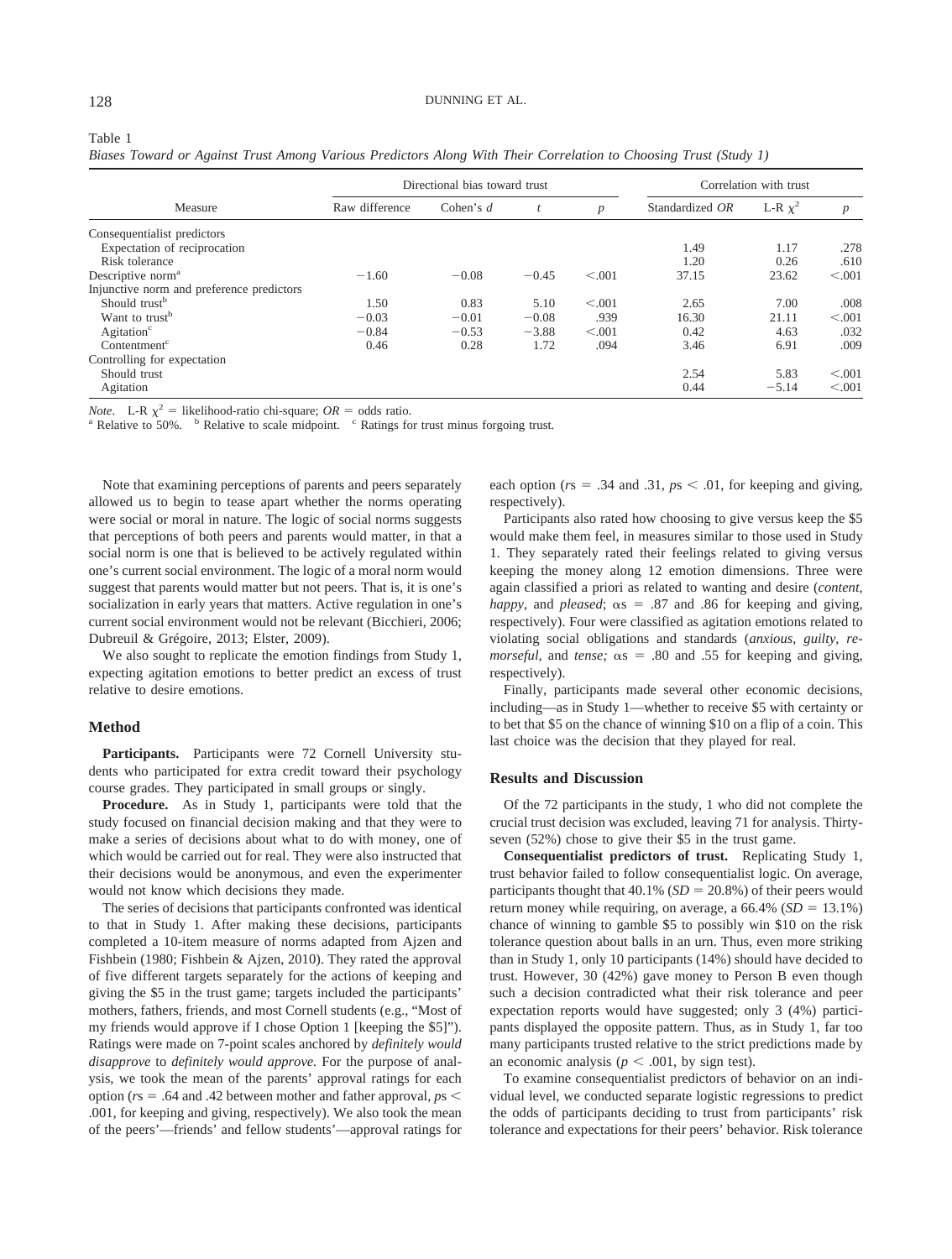was not a significant predictor of behavior. However, expectations for peers' behavior significantly predicted trust behavior (see Table 2).

**Social approval.** On average, participants thought their parents (see Table 2) would be significantly more approving of giving \$5 ( $M = 3.72$ ,  $SD = 0.76$ ) than keeping it ( $M = 3.21$ ,  $SD = 0.95$ ). In contrast, there was no significant difference between how approving participants thought their peers would be of giving \$5  $(M = 3.50, SD = 0.79)$  versus keeping it  $(M = 3.32, SD = 0.83)$ . Thus, participants appear to hold an injunctive norm—a norm stating that they should trust another person, as indicated by perceptions of their parents, but not one that is shared their peers.

Separate logistic regression analyses (see Table 2) revealed that parental approval predicted the odds that someone would trust. According to this analysis, if participants had thought that their parents showed no bias toward trust, their trust rate would have dropped from 52% to 43%. A further analysis showed that parent approval continued to predict trust even after controlling for expectation of trustworthiness (see Table 2). Perceptions of peer approval, in contrast, failed to predict trust rates (L-R  $\chi^2 = 0.36$ ,  $p = .55$ ,  $OR_{standardized} = 1.15$ .

Finally, we found no evidence for a descriptive norm supporting an excess of decisions to trust. Although participants' decisions to trust were correlated strongly with the percentage of peers they believed would trust, they also thought that only 37.0% of their peers would choose to trust, which suggests, if anything, an antitrusting descriptive norm.

**Agitation versus contentment.** At the mean level, participants were significantly more likely to say they would feel agitated (see Table 2) if they kept the \$5 ( $M = 2.66$ ,  $SD = 0.96$ ) than if they gave it to Person B ( $M = 2.19$ ,  $SD = 0.80$ ). In contrast, they exhibited no consensus about which option would make them feel more contentment-related emotions ( $Ms = 2.83$ ) and 3.05,  $SDs = 0.87$  and 0.91, for keeping and giving, respectively).

To examine the impact of emotions, we fit logistic regression models to predict the odds of deciding to trust. Agitation emotions significantly predicted trust rates (see Table 2), and the analysis suggested that the trust rate would have dropped to 42% if participants had felt no more agitated about keeping the money than they did about giving it. The link between agitation and trust was significant even after controlling for expectations about Person B. A separate logistic regression found that contentment-related emotions also predicted trust rates, also doing so after expectations were controlled (L-R  $\chi^2$  = 10.58,  $p = .001$ ,  $OR_{standardized}$  =  $2.51$ ).<sup>3</sup>

**Summary.** In sum, we found that trust was again predicted by signs of injunctive norms much more strongly than by a rational economic logic. Although participants' social expectations about reciprocity of trust predicted their decisions, too many participants trusted, given those expectations. This surplus in trust was accounted for by people's emotions—specifically those relating to agitation at the thought of not trusting—and the perceived approval of influential models of normative behavior (i.e., their parents). Approval from peers did not matter, giving initial evidence that the norms surrounding trust are more moral than social in nature.

## **Study 3: Expectations Attached to Individuals**

The first two studies suggested that trust decisions were driven more by an injunctive norm than by expectations of reward. However, participants reported their expectations about their peers in general, and that may not be the expectation that matters in driving trust. Instead, the crucial expectations may be those attached to specific other individuals. According to this logic, if we had given participants a reason to expect trustworthiness or its opposite from the specific person they were paired with, those expectancies would have driven trust decisions and swamped concerns about norms. Indeed, people make vigorous inferences about the trustworthiness of others from the instant they meet, from simple facial features (Olivola & Todorov, 2010; Oosterhof & Todorov, 2009; Willis & Todorov, 2006). Why make such strong inferences if not to guide behavior?

In Study 3, we tested this account by going one step beyond zero acquaintance to give participants information about the individual they were paired with a photo that displayed that other person's face. We then examined whether the expectations of trustworthiness inspired by those faces would swamp the role played by norm-related variables.

## **Method**

Participants. Participants were 72 Cornell University students who participated for extra credit toward their psychology course grades. They participated in small groups or singly.

**Procedure.** Participants received the same instructions as in Study 1. The sole procedural addition was providing a photograph of the purported Person B on the page of the questionnaire describing the trust game. Participants were randomly assigned to receive 1 of 8 faces, of which 4 had been rated as trustworthy and 4 less so. In a pilot study, a group of 53 respondents had rated 23 college-age faces along a 5-point scale. The 4 faces rated most trustworthy ( $Ms = 3.42 - 3.60$ ,  $SDs = 0.79 - 0.88$ ) and the 4 rated least trustworthy  $(Ms = 2.30 - 2.62, SDs = 0.69 - 0.94)$  differed significantly from each other in all pairwise comparisons, *t*s(52) 5.09,  $ps < .001$ .

In addition to completing measures completed in Study 1, participants estimated the likelihood that their specific Person B would give money back. They also completed a 10-item scale assessing their overall liking of Person B. After completing these counterbalanced measures, participants indicated their decisions as Person A and Person B. They also completed two other economic

<sup>&</sup>lt;sup>3</sup> As in Study 1, a 2 (Decision: trust vs. not)  $\times$  Option (Emotion attached to: trusting vs. not) mixed model ANOVA on agitation emotions showed that participants who trusted were more agitated about keeping the money  $(M = 2.99)$  than they were about giving it  $(M = 2.04)$ ,  $t(36) = 5.43$ ,  $p <$ .001,  $d = 0.89$ . Participants who kept the \$5 felt equally agitated about the two options ( $Ms = 2.30$  and 2.35 for keeping and giving, respectively),  $t(33) = -0.28$ ,  $p = .781$ ,  $d = -0.05$ , giving rise to an overall main effect for decision option where participants felt more agitated about keeping the \$5 than giving it,  $F(1, 69) = 12.64$ ,  $p < .001$ ,  $\eta^2 = .13$ , as well as a Decision  $\times$  Option interaction,  $F(1, 36) = 15.69$ ,  $p < .001$ ,  $p^2 = .16$ . For contentment emotions, a significant Decision  $\times$  Option interaction arose,  $F(1, 36) = 13.02, p < .001, \eta^2 = .15$  (*Ms* = 2.89 and 2.59 for keeping and giving, respectively, for those who kept; *M*s 2.77 and 3.47, respectively, for those who gave), but there was no overall bias toward wanting to give the \$5,  $F(1, 36) = 2.04$ ,  $p = .162$ ,  $\eta^2 = .02$ .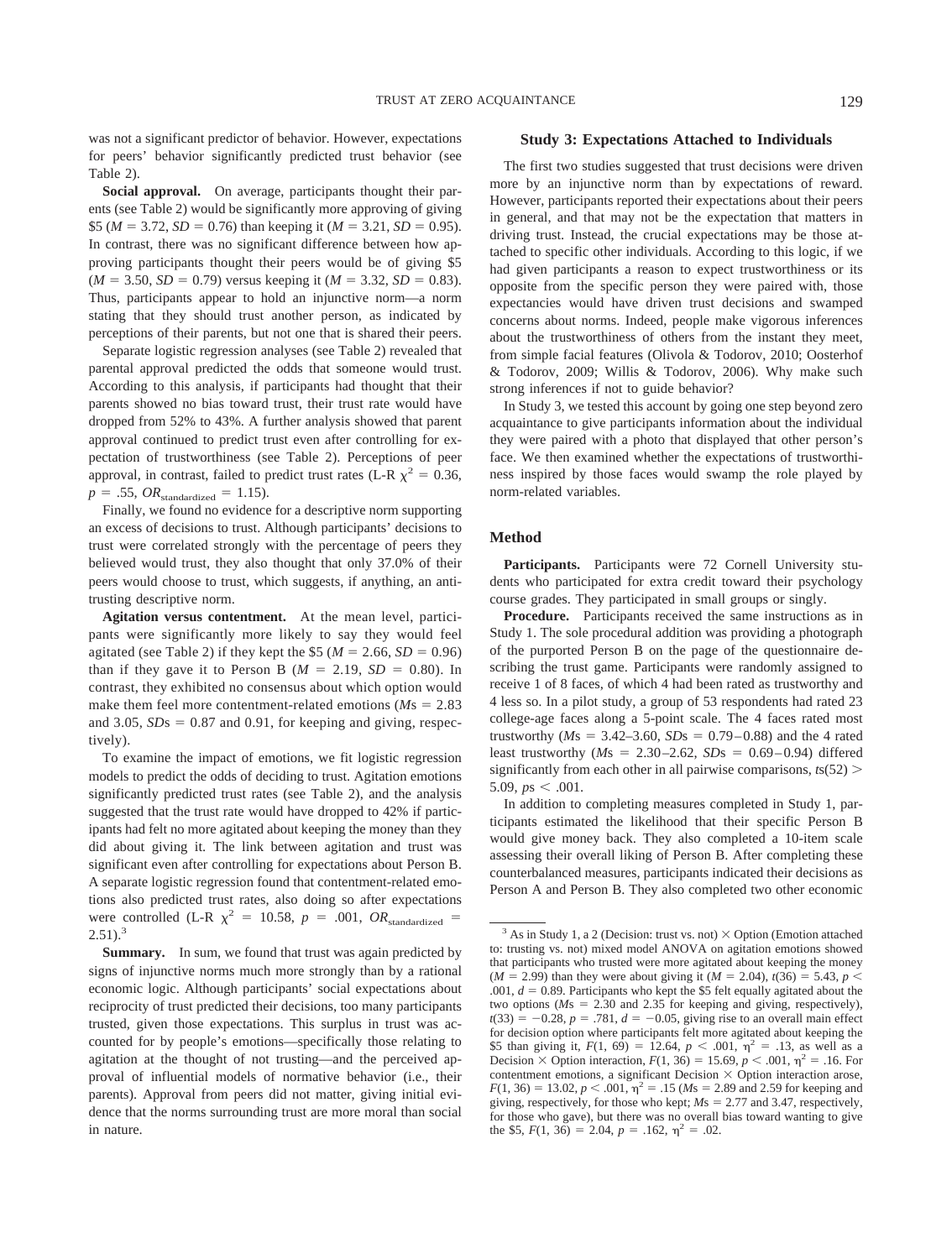Table 2

*Biases Toward or Against Trust Among Various Predictors Along With Their Correlation to Choosing Trust (Study 2)*

| Measure                       |                | Directional bias toward trust |         |                  |                 | Correlation with trust |         |  |
|-------------------------------|----------------|-------------------------------|---------|------------------|-----------------|------------------------|---------|--|
|                               | Raw difference | Cohen's $d$                   |         | $\boldsymbol{p}$ | Standardized OR | L-R $\chi^2$           | p       |  |
| Consequentialist predictors   |                |                               |         |                  |                 |                        |         |  |
| Expectation of reciprocation  |                |                               |         |                  | 1.68            | 4.24                   | .039    |  |
| Risk tolerance                |                |                               |         |                  | 1.21            | 0.63                   | .430    |  |
| Descriptive norm <sup>a</sup> | $-13.00$       | $-0.66$                       | $-5.54$ | < 0.001          | 3.32            | 17.08                  | < 0.001 |  |
| Social approval               |                |                               |         |                  |                 |                        |         |  |
| Parental <sup>b</sup>         | 0.51           | 0.38                          | 3.16    | .002             | 3.11            | 14.77                  | .008    |  |
| $Peer^b$                      | 0.18           | 0.13                          | 1.07    | .287             | 1.15            | 0.36                   | .564    |  |
| Person $Bb$                   | 3.42           | 4.56                          | 38.48   | < 0.001          | 1.20            | 0.57                   | .450    |  |
| Emotion                       |                |                               |         |                  |                 |                        |         |  |
| Agitation <sup>b</sup>        | $-0.84$        | $-0.40$                       | $-3.39$ | .002             | 0.33            | 14.81                  | .032    |  |
| Contentment <sup>b</sup>      | 0.22           | 0.17                          | 1.46    | .148             | 2.59            | 12.25                  | .009    |  |
| Controlling for expectation   |                |                               |         |                  |                 |                        |         |  |
| Parental approval             |                |                               |         |                  | 3.02            | 5.83                   | < 0.001 |  |
| Agitation                     |                |                               |         |                  | 0.34            | $-5.14$                | < 0.001 |  |

*Note.* L-R  $\chi^2$  = likelihood-ratio chi-square; *OR* = odds ratio. a Relative to 50%. <sup>b</sup> Ratings for trust minus forgoing trust.

decisions: the lottery and the coin flip, as in the first two studies. As usual, the coin flip decision was the one that they played for real at the end of the study.

## **Results and Discussion**

The overall trust rate in the study was 65.3%. Liking measures did not predict trust decisions nor the results reported below.

**Consequentialist predictors.** As intended, expectations about Person B were influenced by the photo manipulation. Participants viewing a high-trustworthy photo estimated the likelihood of receiving money back to be significantly higher than those viewing a low-trustworthy photo,  $t(70) = 3.31$ ,  $p = .002$ ,  $d = 0.76$  (*Ms* = 55.6%,  $SD = 22.9\%$ , vs. 39.2%,  $SD = 19.1\%$ , respectively). However, the photo manipulation failed to affect estimates of the overall percentage of participants who would share the \$20 with Person B ( $M = 53.2\%$ ,  $SD = 24.8\%$  vs.  $M = 46.6\%$ ,  $SD = 21.0\%$ vs. in the high and low conditions, respectively),  $t(70) = 1.22$ ,  $p =$  $.23, d = 0.29.$ 

Despite the success of the manipulation, trust behavior again failed to follow consequentialist logic. Based on their reports of risk tolerance and expectations that Person B would return money, 45% of participants in the high-trust condition should have given the money to Person B, whereas only 17% of participants in the low-trust condition should have done so: a significant difference,  $\chi^2(1, 72) = 6.74$ ,  $p = .017$ , odds ratio (*OR*) = 4.00. However, in reality, trust rates in the two conditions were virtually identical, 64.5% and 65.9% in the high- versus low-trustworthy conditions, respectively,  $\chi^2(1, 72) = 0.01$ ,  $p = 1.00$ ,  $OR = .94$ .

Across the two photo conditions, we again saw an excess of trust. In the high-trustworthy condition, 29% of participants gave money to Person B even though such a decision contradicted what their risk tolerance and peer expectation reports would have suggested. In the low-trustworthy condition, that figure was 54%, with only 10% and 5% of participants per condition, respectively, displayed the opposite pattern. Thus, again, far too many participants overall trusted relative to the predictions derived from a purely consequentialist economic analysis ( $p < .001$ , by sign test).

To examine consequentialist predictors of behavior on an individual level, we conducted a logistic regression analysis to predict the odds of participants deciding to trust from specific expectations of Person B (see Table 3). The analysis revealed a significant relationship but one weaker than that of trust decisions with general estimates of trustworthiness. Risk tolerance, again, failed to correlate with trust rates.

We also found no evidence for the influence of a descriptive norm on decisions to trust. To be sure, participants who estimated a higher proportion of their peers would choose to trust were themselves more likely to trust (L-R  $\chi^2 = 14.87$ ,  $p < .001$ ,  $OR_{standardized}$  = 3.21). But, on average, participants thought that significantly less than half of their peers would choose to trust  $(M = 41.0\%, SD = 21.2\%), t(71) = -3.59, p = .001, d = 0.42,$ so descriptive norms cannot account for the high mean level of trust observed.

**Should versus want.** Ratings of "want" and "should" were moderately correlated in this study,  $r(72) = .33$ ,  $p = .004$ , but neither differed by condition ( $Fs < 1.4$ ,  $ps < .25$ ). Should and want ratings independently predicted the likelihood that a participant would trust (see Table 3). Both these relationships emerged unchanged when entered simultaneously in a logistic regression analysis along with photo condition and all possible interactions. The relationship between should and trust remained significant in an additional models in which we controlled either for expectations based on Person B's face (L-R  $\chi^2 = 13.92$ ,  $p < .001$ ,  $OR_{standardized}$  = 3.20) or people in general (L-R  $\chi^2$  = 12.41, *p* < .001,  $OR_{standardized} = 2.72$ ).

Should ratings explained again why so many participants trusted over and above the economic analysis. Overall, ratings of want  $(M = 3.58, SD = 1.99)$  fell marginally below the scale midpoint of indifference (i.e., 4); that is, on the side of not trusting (see Table 3). Thus, if anything, this slight bias in what people wanted would predict the majority opting to keep the money rather than trust Person B. However, for ratings of should, there was a clear bias in favor of trusting  $(M = 5.26, SD = 1.88)$ , significantly higher than the scale midpoint (see Table 3). The logistic regres-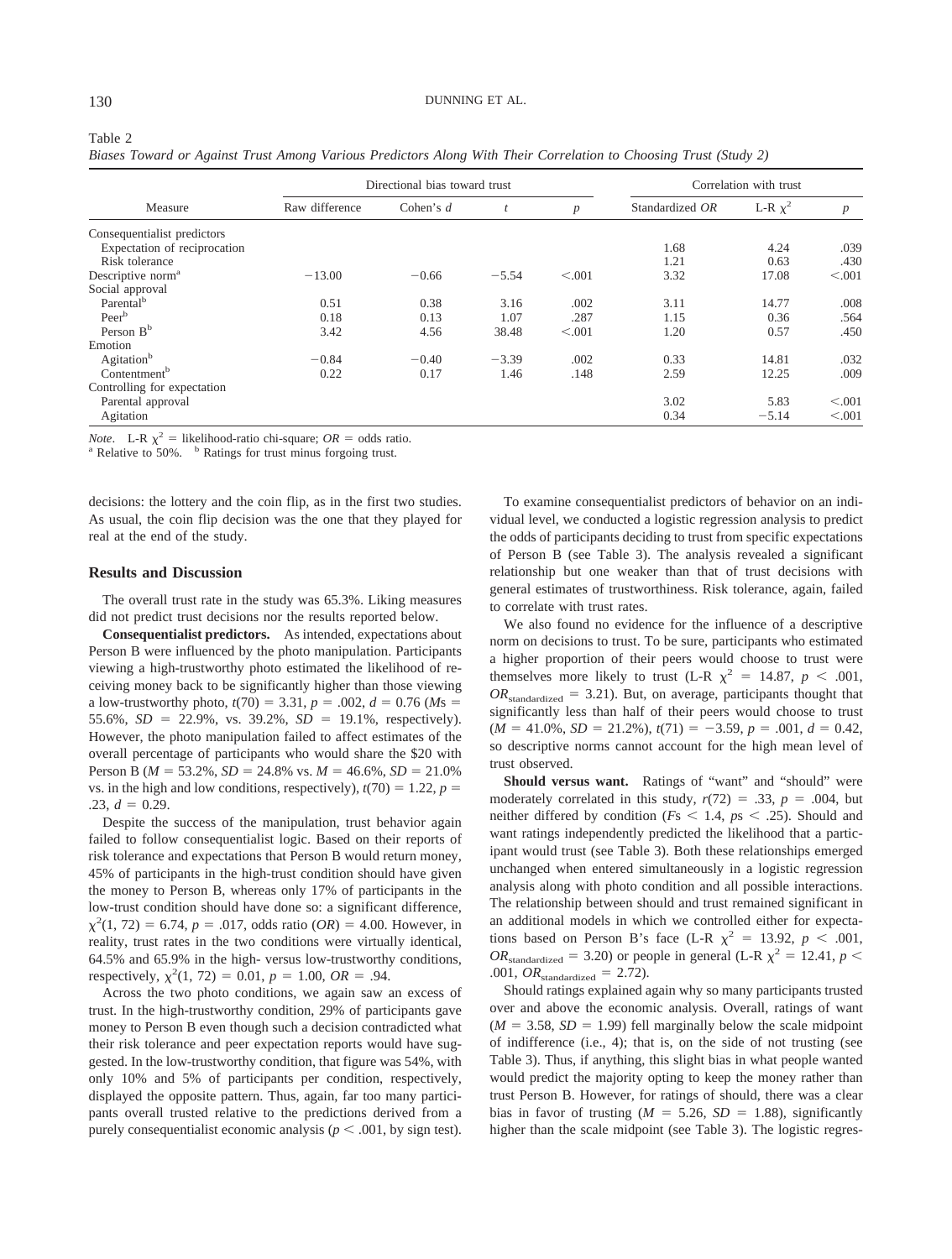#### TRUST AT ZERO ACQUAINTANCE 131

#### Table 3

*Biases Toward or Against Trust Among Various Predictors Along With Their Correlation to Choosing Trust (Study 3)*

|                                           |                | Directional bias toward trust | Correlation with trust |                  |                 |              |         |
|-------------------------------------------|----------------|-------------------------------|------------------------|------------------|-----------------|--------------|---------|
| Measure                                   | Raw difference | Cohen's $d$                   |                        | $\boldsymbol{p}$ | Standardized OR | L-R $\chi^2$ |         |
| Consequentialist predictors               |                |                               |                        |                  |                 |              |         |
| Expectations of reciprocity based on      |                |                               |                        |                  |                 |              |         |
| Specific face                             |                |                               |                        |                  | 1.90            | 5.89         | .015    |
| People in general                         |                |                               |                        |                  | 2.47            | 11.24        | < 0.001 |
| Risk tolerance                            |                |                               |                        |                  | 1.27            | 0.94         | .330    |
| Descriptive norm <sup>a</sup>             | $-9.00$        | $-0.42$                       | $-3.59$                | < 0.01           | 3.20            | 14.87        | < 0.001 |
| Injunction norm and preference predictors |                |                               |                        |                  |                 |              |         |
| Should trust <sup>b</sup>                 | 1.26           | 0.67                          | 5.69                   | < 0.001          | 2.59            | 12.45        | < 0.001 |
| Want to trust <sup>b</sup>                | $-0.42$        | $-0.21$                       | $-1.78$                | .080             | 7.47            | 33.50        | < 0.001 |
| Agitation <sup>c</sup>                    | $-0.73$        | $-0.58$                       | $-4.90$                | < 0.001          | 0.40            | 10.38        | .001    |
| Contentment <sup>c</sup>                  | 0.11           | 0.12                          | 1.03                   | .300             | 1.05            | 0.04         | .841    |

*Note.* L-R  $\chi^2$  = likelihood-ratio chi-square; *OR* = odds ratio.  $\chi^2$  Relative to 50%. **b** Relative to scale midpoint. <sup>c</sup> Ratings for trust minus forgoing trust.

sion analysis predicted that the trust rate would have dropped from 65% to 52% if should ratings had showed no bias toward the decision to trust.

**Agitation.** As in Study 1, participants were significantly more likely to say they would feel agitated if they kept the \$5 ( $M = 2.85$ ,  $SD = 1.00$ ) than if they gave it to Person B ( $M = 2.12$ ,  $SD =$ 0.97). Photo condition had no impact on emotion ratings. Agitation about giving the money relative to keeping it up significantly predicted trust rates (see Table 3) and was not influenced by photo condition in a separate analysis. Similar to the case of should ratings, without this bias in agitation emotions, the predicted rate of trust according to a logistic regression analysis would have deflated to around 55%. The link between agitation and trust was significant even after controlling for expectations about Person B  $(L-R) \chi^2 = 10.83, p = .001, OR_{standardized} = 0.34$  or people in general (L-R  $\chi^2 = 10.64$ ,  $p = .001$ ,  $OR_{standardized} = 0.38$ ).<sup>4</sup>

**Summary.** In sum, we found that having more information about a stranger with whom one is interacting changes some features of the situation (e.g., by influencing one's belief that the stranger will repay one's trust and one's liking of that person). However, the central findings of our previous studies replicated in spite of these changes. This pattern of finding lends further support to our hypothesis that trust behavior with strangers is driven by normative concerns.

#### **Study 4: Trust in Public Versus Private**

The primary goal in this study was to examine the social versus moral norm distinction. According to most current definitions, for a norm to be social, people must, first, be aware of it and, second, conform their behavior to it more when in a public setting where they are subject to social pressure. For instance, they may feel a need to maintain their reputation among their peers as generous and considerate individuals and so trust more when their behavior is public (Fehr, 2004; Henrich, 2006; Milinski, Semmann, & Krambeck, 2002). To test this account, we varied whether participants made their decisions in complete privacy versus announced them to three other participants and the experimenter. If people trust to enhance their reputation, they should trust more when their decisions are made public rather than kept private. If, instead, they trust to conform to a moral norm, the public versus private nature of their decision should not matter (Bicchieri, 2006; Dubreuil & Grégoire, 2013; Elster, 2009).

In addition, often in behavioral economics, the trust game is not as a binary choice but rather a continuous decision in which people can give some portion of their money, up to 100%, to the other person. Any portion they decide to give is multiplied by some factor, and the recipient is given the option of returning any amount of the money he or she receives (from zero to all of it) to the participant (Berg et al., 1995; Croson & Buchan, 1999). Study 4 presented participants with a continuous version of the trust game, in which participants were given €5 and asked if they wished to give any or all of it to an anonymous recipient. Any amount given was multiplied by 4, and the recipient was then given the choice to return any amount they saw fit. Thus, our second goal on Study 4 was to replicate the findings of Study 1 with respect to feeling that one should trust other people: As participants were considering their decisions, they reported the amount they wanted to and should give, and we examined whether the amount they transferred to the recipient better matched what they wanted versus felt they should transfer.

#### **Method**

**Participants.** Participants assigned to the role of Person A were 136 students from the University of Cologne. An additional 198 students were recruited separately for the role of Person B at a later time.

<sup>4</sup> Again, a mixed model ANOVA on agitation emotions showed that trusting participants were more agitated about keeping the money  $(M =$ 3.04) than they were about giving it ( $M = 1.97$ ),  $t(45) = 5.91$ ,  $p < .001$ ,  $d = 0.87$ . Participants keeping the \$5 felt equally agitated about the two options ( $Ms = 2.50$  and 2.39 for keeping and giving, respectively),  $t(24) =$  $0.51, p = .617, d = 0.10$ , giving rise to an overall main effect for decision option and Decision Made  $\times$  Option Considered interaction,  $F(1, 69)$  = 10.75,  $p = .002$ ,  $\eta^2 = .11$ . In addition, overall, participants were more agitated about keeping than giving the \$5,  $F(1, 69) = 16.21$ ,  $p < .001$ ,  $\eta^2$  = .16. For contentment emotions, a Decision Made  $\times$  Option Considered mixed model ANOVA produced no significant effects, in contrast to previous studies.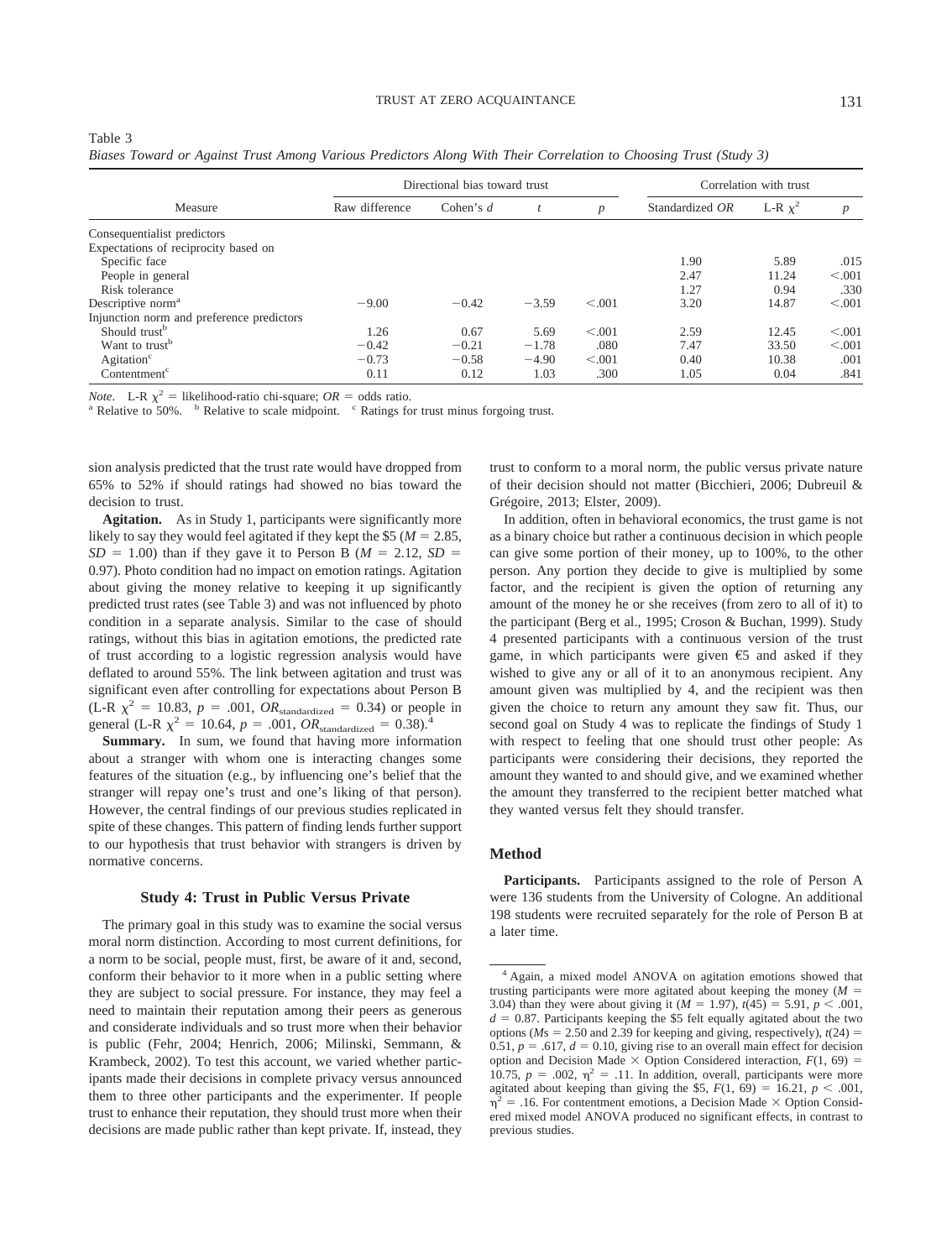**Procedure.** Upon arriving at the laboratory, Person A participants received €5 and were asked whether they would give some portion of it to another student (Person B) who would remain anonymous. They could give any amount from  $\epsilon$ 0 to all  $\epsilon$ 5 in  $\epsilon$ 1 increments. That amount was multiplied by 4, and Person B would then decide whether to return any portion of the money. Participants reported the amount of money they personally wanted to give, the amount they should give, and then the amount they would actually give.

We varied whether participants made their decisions privately or publicly. In the private condition, participants reported their decision on a questionnaire placed in an envelope identified only by a password known to the participant. As such, neither the experimenter nor Person B knew the identity of any participant. In the public condition, participants read their decision out loud to three other participants in the same role in the experiment, as well as the experimenter, just after making their decision.

Person A participants were then matched with 136 recipients from the separately recruited second pool of Person B participants. Each of the latter was told to consider all possible contributions from Person A (e.g.,  $\epsilon$ 1,  $\epsilon$ 2, all the way to  $\epsilon$ 5) and indicated, in  $\epsilon$ 1 units, how much they wished to return to Person A after that contribution had been multiplied by 4. Recipients were then given the amount they had retained for themselves. The experimenters returned to the initial set of Person A participants 2 weeks later to give them the amount that their Person B had designated via an envelope containing that amount.

## **Results and Discussion**

Once again, trust decisions were a mixture of desire and injunctive norm. The amount participants gave to the other person correlated with both what they wanted to do,  $r(134) = .38$ ,  $p <$ .001, and what they felt they should do,  $r(134) = .25$ ,  $p = .003$ . Want and should ratings were negatively correlated with each other,  $r(134) = -.21$ ,  $p = .014$ .

These correlations, however, underplay the strength of injunctive norms (i.e., should) in predicting trust decisions. Overall, the amount of money participants gave more closely resembled their reports of what they should do than what they wanted to do. Participants thought they should give more money ( $M = \epsilon$ 3.54, *SD* = 1.98) than they wanted to  $(M = \text{\textsterling}2.45, SD = 2.10), t(135) =$ 4.02,  $p < .001$ ,  $d = 0.35$ . The actual amount they gave (*M* = €3.69,  $SD = 1.67$ ) was far above what they reported wanting to give,  $t(135) = 6.80, p < .001, d = 0.59$ , but not significantly different from what they felt they should give ( $t = 0.76$ ,  $p = .45$ ,  $d = 0.07$ .

Considered another way, only 33% of participants wanted to give all their money, but 58% felt they should. The latter percentage failed to exceed the proportion (53%) of those who ultimately did give all their money (*ns* by sign test) to the recipient but was far more than the proportion of those who professed to want to  $(p < .001$  by sign test). By contrast, 33% of participants wanted to give nothing, but only 19% felt they should give nothing to the recipient. The actual percentage giving nothing was 10%, a rate lower than that saying they should  $(p = .029)$  by sign test) or wanted  $(p < .001)$  to give nothing.

Did making decisions public have any impact on trust rates? Making them public made participants want to give more to the recipient, relative to those in the private condition ( $Ms = \text{\textsterling}2.91$ ) and  $\epsilon$ 2.00, respectively,  $SD_{pooled} = 2.06$ ,  $t(134) = 2.57$ ,  $p = .011$ ,  $d = 0.44$ . However, making the decision public failed to influence what people thought they should give ( $Ms = \text{\textsterling}3.48$  and  $\text{\textsterling}3.61$ , for public and private conditions, respectively,  $SD_{pooled} = 1.99$ ,  $t = -0.38$ ,  $p = .70$ ,  $d = 0.07$ ), and the amount they ultimately gave ( $Ms = \text{\textsterling}3.85$  and  $\text{\textsterling}3.54$ , for public and private conditions, respectively,  $SD_{pooled} = 1.66$ ,  $t(134) = 1.10$ ,  $p = .27$ ,  $d = 0.19$ . Publicity also failed to influence the percentage of participants who gave all €5 (57% vs. 49% in public and private conditions, respectively) or none (11% vs. 9% in public and private conditions, respectively), both chi-squares  $\leq 1$ ,  $ps > .39$ ,  $ORs < 1.35$ .

Incidentally, Person's B on average gave back €0.36, €1.94, €3.87, €5.83, and €7.93 for contributions from Person A of €1, €2, €3, €4, and €5, respectively. Thus, Person A nearly "broke even" if giving €2 and made a profit for larger amounts. Replicating past findings (Pillutla, Malhotra, & Murnighan, 2003), Person B was more generous as the amount contributed by Person A rose. They returned only 9% of the total money they had available when Person A contributed  $E1$  but nearly 40% when Person A gave all €5.

In sum, Study 4 provided further evidence in support of the importance of norms for predicting trust decisions. In a continuous version of the trust game, participants gave amounts that better matched the level they thought they should send as opposed to the level they stated they wanted to send. In addition, this study furnished evidence against a reputational explanation of overtrusting: Participants were no more likely to trust when their decision was public than when it was private, despite our using a more sensitive continuous measure of trust (rather than a cruder binary one). Although any null effect must be interpreted with caution, this finding suggests that people's trust decisions were not driven by a desire to look good to others. Together with the social approval data from Study 2, these data suggest that the norm involved in trust decisions is more moral and personal in nature than social.

## **Study 5: Respecting the Other's Character**

In Study 5, we turned to identifying the specific injunctive norm people were honoring with their trust decisions. There are many to consider. Are people trying to avoid seeming selfish (Monin & Miller, 2001)? Are they trying to create potentially equal (i.e., fair) payoffs to themselves and the other person (Bolton & Ockenfels, 2000)? Are they trying to increase the total amount of money available to the world (Hardin, 1968)?

We assert that people trust to avoid signaling their doubts about the other person's moral character. They likely presume that others see themselves as reasonable, honorable, and capable individuals. Thus, via their actions, people must choose whether to respect what they presume those others think of themselves by trusting them or to insult those others by withholding trust (Brown & Levinson, 1987; Goffman, 1958).

We tested this assertion by comparing behavior in the trust game with an alternative game that precludes any signal about the other person's perceived trustworthiness. Specifically, Person A was told that if he or she handed over the \$5, Person B would then flip a coin to determine whether or not to return \$10. Thus, the outcome was not a product of Person B's character but of chance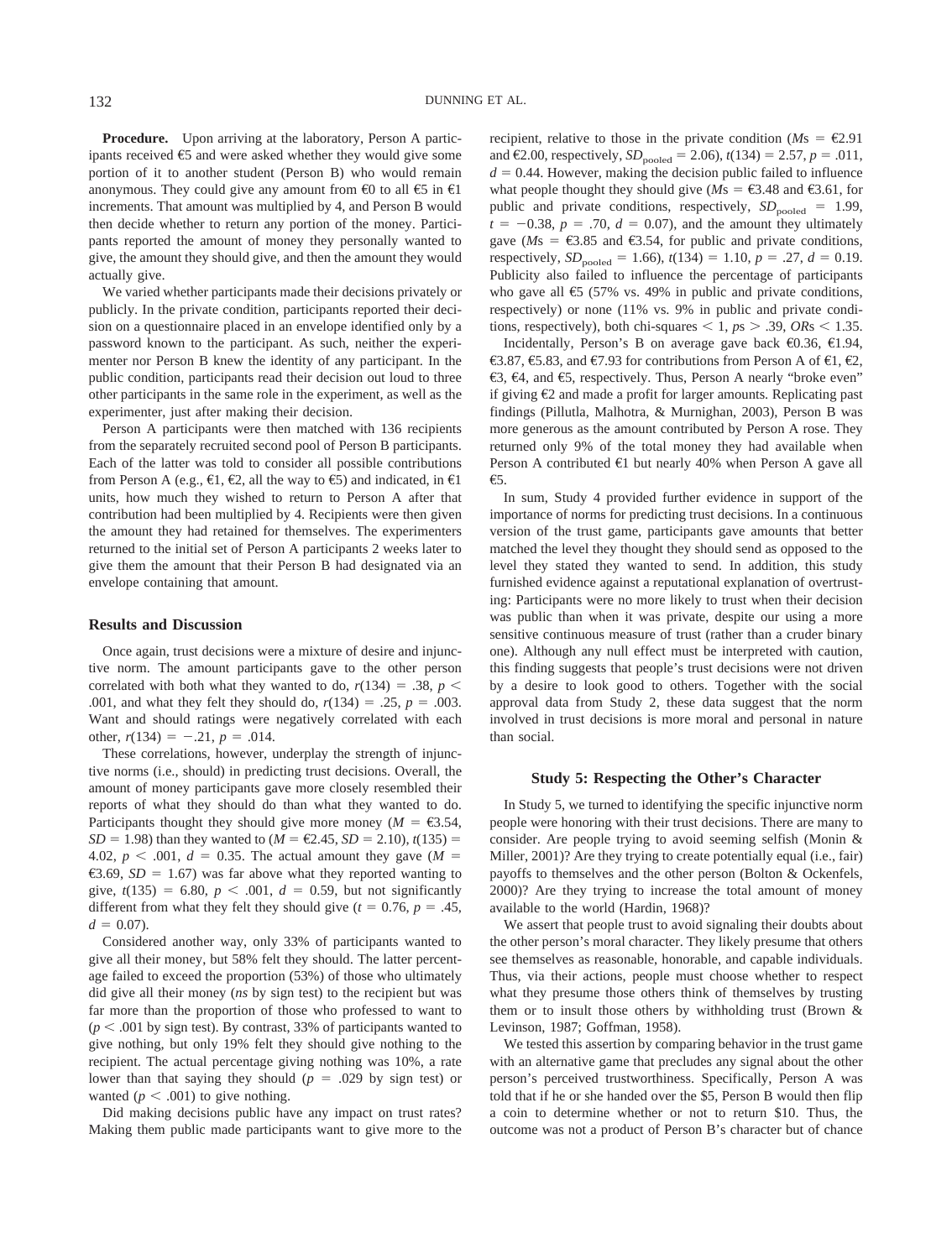instead. We predicted that people would feel less of a social obligation or norm to give the \$5 with Person B's character no longer at stake, and thus they would do so significantly less often than they would in the standard trust game.

## **Method**

Participants. Participants were 88 Cornell University undergraduates who took part for extra credit toward their course grades. Of those, 51 were recruited from large lecture psychology courses; the rest participated in small groups or singly in the lab.

**Procedure.** Participants first completed the risk tolerance measure used in the first three studies and then were randomly assigned to consider one of two games: the binary trust game used in the previous studies, or a variation called the *coin flip game.* The coin flip game differed from the trust game only in that Person B could not choose how to divide the money. Instead, Person B would have to flip a coin to determine whether he or she would keep the entire \$20 or split it evenly with Person A. Participants made the same estimates and should and want ratings as in Study 1 for whichever game they were assigned to.

Participants then estimated the percentage of Persons A who would choose to give the \$5 to Person B; only those in the trust game condition estimated the percentage of Person Bs who would choose to give money back versus keep the entire \$20. They then indicated which decision they would make as Person A and which decision they would make as Person B. Finally, participants faced the decision of whether or not to bet \$5 on the flip of a coin for a chance at \$10; this was, as usual, the decision that they played for real.

To confirm our intuition that giving Person B a choice was more polite and respectful of the character of Person B, we collected pilot data from 21 additional respondents, recruited from Amazon- .com's Mechanical Turk crowdsourcing facility (who were paid \$0.30 for their responses). Respondents in this pilot had the three options for Person A described to them: keeping the \$5; giving the \$5 to Person B and letting that person make a choice whether to give money back; or giving the money to Person B, who then would flip a coin to see if any money would be given back. Respondents then rated the characteristics of each option on 5-point scales, with end points labeled 1 (*not at all*) and 5 (*very much so*). As seen in Table 4, respondents rated giving Person B a choice as the option with the most social decorum. It was rated as significantly more polite and less insulting than directing Person B to flip a coin or keeping the money. This choice was also seen as showing more respect than they other two options. In terms of commenting on Person B's character, respondents rated trust as showing less doubt and more confidence in Person B, and less likely to signal a suspicion that Person B was greedy, relative to the other two options of requesting a coin flip or keeping the money.

#### **Results and Discussion**

Of the 88 participants in the study, 2 who had participated in other trust game studies in the past were excluded, leaving 86 for these analyses.

**Impact of game on choice.** A greater percentage of participants gave their money to Person B in the trust game condition (30 of 45, or 66.7%) than in the coin flip condition (18 of 41, or 43.9%),  $\chi^2(1) = 4.51$ ,  $p = .033$ ,  $OR = 2.55$ . This pattern emerged although participants in the trust game condition thought, on average, that there was only a  $36.7\%$  (*SD* = 29.1) chance of receiving money back, a figure significantly less than the 50% chance of return found in the coin flip condition,  $t(44) = -3.07$ ,  $p = .004, d = 0.46.$ 

**The role of injunctive norms.** Further analyses suggested that behavior differed between the trust and coin flip games because the former evoked a norm that the latter did not. Participants confronting the trust game stated that they should give the \$5 to a greater degree than did those in the coin flip game ( $Ms = 5.36$ ) and 4.39, respectively,  $SD_{pooled} = 2.06$ ,  $t(84) = 2.17$ ,  $p = .033$ ,  $d = 0.47$ . Should ratings in the trust game condition were also significantly biased toward giving the \$5 compared to scales midpoint,  $t(44) = 4.44$ ,  $p < .001$ ,  $d = 0.66$ , but not in the coin flip variant,  $t(40) = 1.21$ , *ns*,  $d = 0.19$ . Across the two conditions, should ratings predicted rates of giving the \$5 (L-R  $\chi^2 = 17.27$ ,  $p < .001$ ,  $OR_{standardized} = 2.66$ ). In terms of "want," participants across the two conditions did not significantly differ  $(Ms = 3.58)$ and 4.00 for trust and coin flip conditions, respectively,  $SD_{pooled}$ 2.15),  $t(84) = -0.91$ ,  $p = .37$ ,  $d = 0.20$ ; nor did participants show a bias in either condition toward wanting to give versus keep the money ( $ts > -1.23$ ).

Several tests indicated that should ratings mediated the link between type of game and willingness to gamble the \$5. As seen in Figure 1, type of game predicted how much participants thought

Table 4

|  |  | Ratings of Choices in Three-Option Trust Game Along Dimensions of Decorum and Character |  |  |
|--|--|-----------------------------------------------------------------------------------------|--|--|
|--|--|-----------------------------------------------------------------------------------------|--|--|

|                                                 |                    | Choice |          | t of difference between | t of difference between |  |
|-------------------------------------------------|--------------------|--------|----------|-------------------------|-------------------------|--|
| Measure                                         | Flip coin<br>Trust |        | Keep \$5 | trust and flip          | trust and keep          |  |
| Is respectful of Person B                       | 4.10               | 3.10   | 1.52     | 3.09                    | 6.53                    |  |
| Is polite                                       | 4.19               | 3.19   | 1.52     | 3.87                    | 6.24                    |  |
| Is rude or insulting                            | 4.73               | 3.81   | 1.95     | 4.16                    | 6.42                    |  |
| Overall decorum                                 | 4.33               | 3.37   | 1.67     | 5.27                    | 6.83                    |  |
| Suggests some doubts about the character of     |                    |        |          |                         |                         |  |
| Person B                                        | 4.14               | 2.86   | 1.95     | 3.45                    | 4.65                    |  |
| Suspects Person B is selfish or greedy          | 4.38               | 3.29   | 1.71     | 3.32                    | 8.00                    |  |
| Places confidence in the attributes of Person B | 4.38               | 2.33   | 1.48     | 5.77                    | 6.21                    |  |
| Overall character                               | 4.30               | 2.83   | 1.71     | 5.55                    | 7.50                    |  |

*Note*. All  $ps < .001$ , degrees of freedom  $(dfs) = 20$ .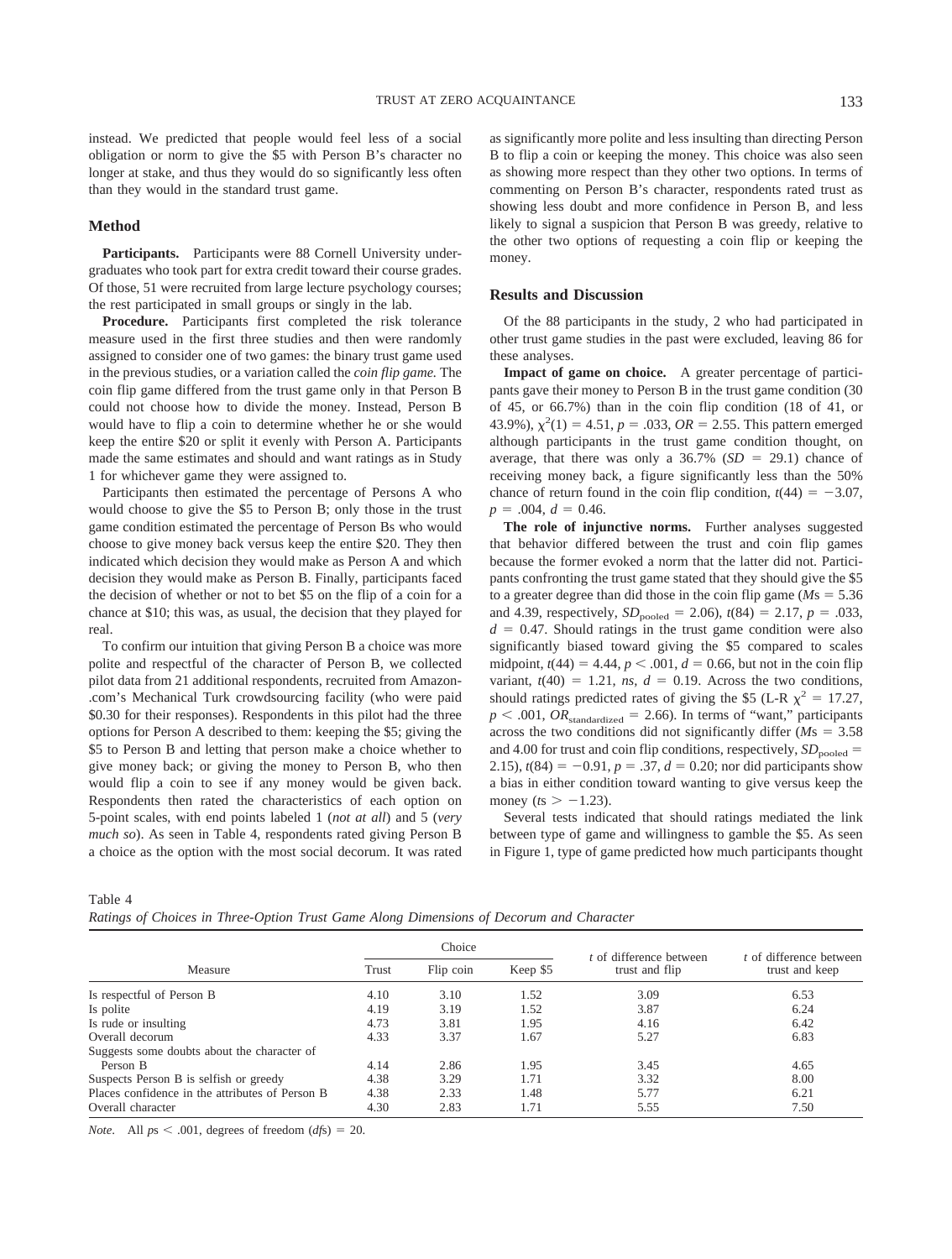

*Figure 1.* Mediational analysis of trust game versus coin flip game choices in Study 5.  $OR =$  odds ratio.

they should give the \$5, and should ratings predicted giving the \$5 even after statistically controlling for type of game. Type of game significantly influenced rates at which participants gave the \$5 initially but not after controlling for should ratings. All these results point to injunctive norms, as represented by should ratings, successfully mediating the impact of game type (trust vs. coin flip) on the rate at which participants gave the \$5 to Person B.

In addition, to more directly assess whether an injunctive norm mediated the impact of the game on rates of handing the money over, we conducted a bootstrap analysis with 5,000 iterations with condition as the predictor (trust game  $= 0$ , coin flip  $= 1$ ), decision as the outcome (keep  $= 0$ , give  $= 1$ ), and should ratings as the mediator (using the Preacher & Hayes, 2008, method for dichotomous outcomes). This analysis revealed a standardized indirect effect, 95% CI  $[-1.073, -0.056]$ . Because the confidence interval did not cross 0, this analysis reveals a significant indirect effect of game on ultimate decisions that flowed through what participants thought they should do. When we tested want ratings and estimates of the percentage of Person As who would give the \$5 as mediators instead, confidence intervals for both indirect effects crossed 0, indicating no mediational role.

**Summary.** This study revealed that the decision to give money to another person was more likely when that decision involved trusting the other person's judgment rather than the vagaries of a coin flip, despite the better perceived odds of reward in the coin flip condition. This finding suggests that signaling regard for another person's character is an important normative component to the decision to trust: People felt more strongly that they should give the money when any reward depended on the judgment of the other person rather than a coin flip, and those perceptions of what they should do explained the higher rating of giving the \$5 seen in the trust game versus the coin flip variant.

## **Study 6: Respect Redux**

In Study 6 we sought to replicate the role played by respect by pitting the choices from Study 6 against each other directly in a within-subjects format. That is, participants in this study were presented a trust game with three options, the usual two (trust or keep) plus an option to give the \$5 to Person B and compel that person to flip a coin to determine whether the money was split. Again, if the norm directing behavior in the previous studies operates to maintain the pretense of another person's good character, participants should opt for the decision that gives Person B a choice over the one that gives no choice (flip a coin), irrespective of expectations of that other person's reciprocity.

As in previous studies, we asked participants what they should do versus wanted to do. We also asked them to rate each decision option along attributes related to being intelligent and rational as well as the norm of honoring another person's character (i.e., politeness, respect).

## **Method**

Participants. Forty-one Cornell University students participated for extra credit toward a course grade.

**Procedure.** Participants followed the procedure of Study 1, except for the following changes. First, they were given three options in the trust game: keep the \$5, trust the \$5 to Person B to choose between keeping and splitting it, or give the \$5 to Person B to compel a flip a coin to determine whether Person B kept it or split it with Person A. The last two options were counterbalanced in order. In addition, before providing their decision in the trust game, participants rated each of the three options separately in terms of what they wanted to do versus should do using 7-point Likert scales. They also rated the qualities of each option on several dimensions using 7-point scales: rational/irrational, intelligent/stupid, polite/insulting, respectful/disrespectful, greedy/generous, and unselfish/greedy. The first two ratings were combined as an index of rationality; the second two as an index of respect, and the final two as an index of altruism.

### **Results and Discussion**

Participants showed a clear preference among the three options. The majority, 22 participants (54%), opted to give Person B the \$5 and give that person a choice about what to do next. A total of 10 participants (24%) opted to keep the money; only 9 (22%) opted to give the \$5 and compel Person B to flip the coin,  $\chi^2(2) = 7.66$ ,  $p =$ .006. Thus, even in a direct comparison of options, the norm to trust another person's judgment beat a coin flip alternative,  $\chi^2(1) = 5.40, p = .020, d = 0.46$ , which was equally altruistic in terms of increasing wealth for self and other. Participants chose trust more often even though on average they thought that only 42.8%  $(SD = 25.41)$  of peers would return money if given a choice, a figure marginally lower than the 50-50 odds in the coin flip,  $t(40) = -1.80$ ,  $p = .079$ ,  $d = 0.28$ . Expectation of having trust reciprocated did predict choosing trust over the other two options (L-R  $\chi^2 = 4.54$ ,  $p = .033$ ,  $OR_{standardized} = 2.06$ ). However, even those choosing trust thought, on average, that only 50.4% of their peers would honor it (versus an average of 20.7% for those keeping the money and 38.9% for those opting for the coin flip).

**Injunctive norms.** Further analyses again suggested that it was an injunctive norm that produced the excess of trust. First, as Table 5 shows, participants felt they should trust more than they thought they should keep the \$5,  $t(40) = 2.65$ ,  $p = .012$ ,  $d = .42$ , or opt for the coin flip,  $t(40) = 3.19$ ,  $p = .003$ ,  $d = .50$ . Next, we constructed an index of should ratings for trust versus the other two options (i.e.,  $2 \times$  [should rating for trust] – [should rating for  $[key]$   $-$  [should rating for coin flip]) and used this difference score to predict trust behavior over the other options in a logistic regression (L-R  $\chi^2$  = 5.92, *p* = .015, *OR*<sub>standardized</sub> = 2.32). According to this analysis, if people were indifferent between trust and the other two choices on this measure of injunctive norm, only 43%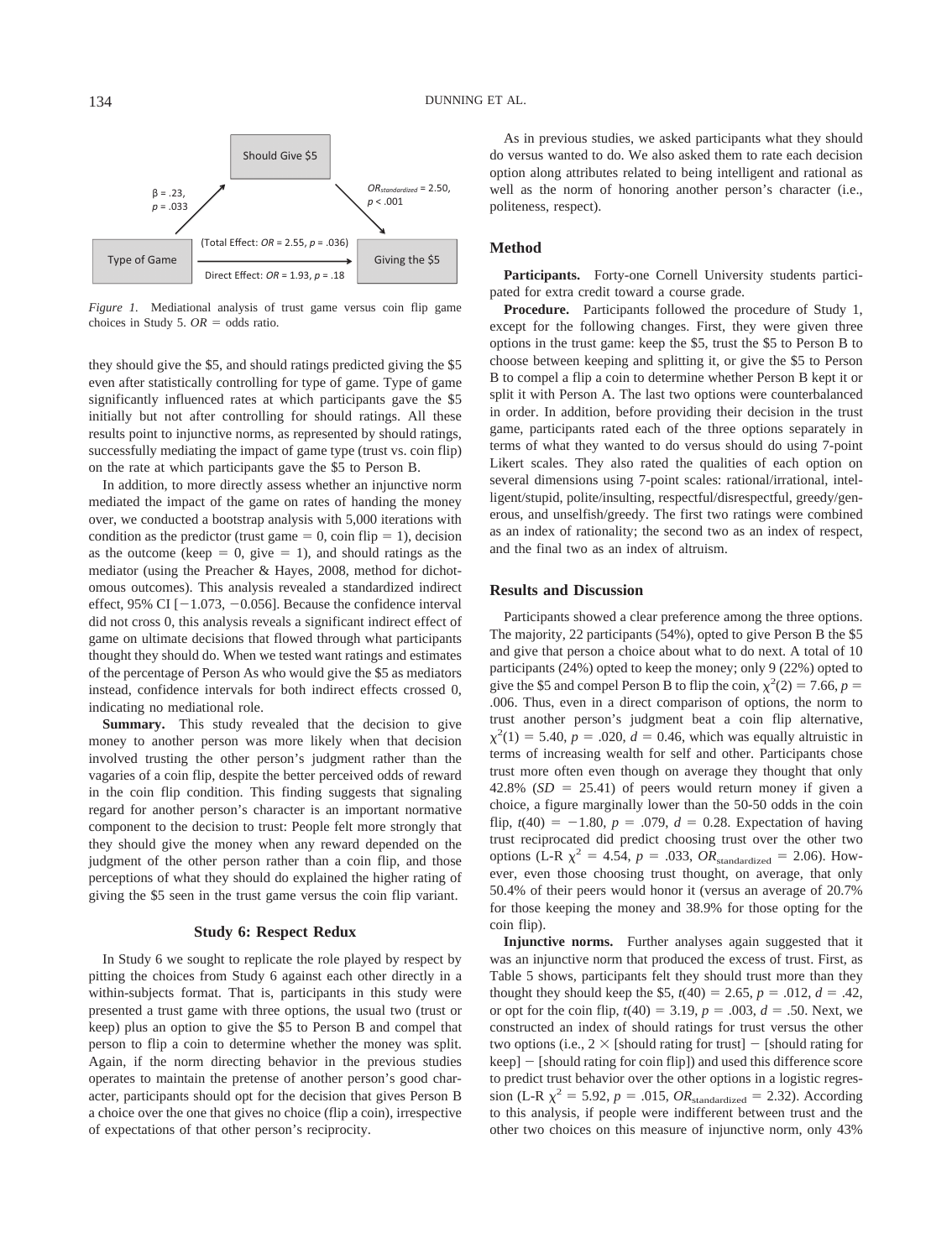Table 5 *Overall Ratings of Person A's Options in Study 6*

|               |                   | Option            |                   |       |         |
|---------------|-------------------|-------------------|-------------------|-------|---------|
| Attribute     | Trust             | Keep<br>money     | Flip<br>coin      | F     | p       |
| Should trust  | 5.12              | 3.73 <sub>b</sub> | 3.76 <sub>b</sub> | 5.72  | .007    |
| Want to trust | $4.27_{a,b}$      | 4.54              | 3.41 <sub>b</sub> | 3.57  | .038    |
| Respectful    | $5.70_{\circ}$    | 3.08 <sub>b</sub> | 4.91 <sub>c</sub> | 32.81 | < 0.001 |
| Rational      | 3.53 <sub>2</sub> | 4.85 <sub>b</sub> | $3.90_{\circ}$    | 4.47  | .018    |
| Altruistic    | 5.83.             | 2.36 <sub>b</sub> | 5.06 <sub>c</sub> | 44.55 | < 0.001 |

*Note*. *df*s are 2 and 39 for should and want ratings and are 2 and 38 for respectful, rational, and altruistic ratings. Means in a row not sharing the same subscript are significantly different from each other ( $p < .05$ ) by simple paired *t* test not corrected for multiple comparisons.

would have opted for trust. In a supplemental analysis controlling for expectations, the link between should ratings and trust remained significant (L-R  $\chi^2$  = 5.46,  $p$  = .020,  $OR_{standardized}$  = 2.40).

Ratings of want did not explain the excess of trust. To be sure, an index of wanting to trust over the other two options (constructed using the same method described above) predicted who would trust over one of the other options (L-R  $\chi^2 = 22.94$ ,  $p < .001$ ,  $OR_{standardized}$  = 9.56). However, as seen in Table 5, people on average wanted to keep the money just as much as they wanted to trust,  $t(40) = 0.49$ ,  $p = .63$ ,  $d = .08$ . They also wanted to trust only marginally more than they wanted to flip the coin,  $t(40) = 1.94$ ,  $p = .060$ ,  $d = .30$ . Thus, overall, participants did not want to trust more than they wanted to choose one of the other alternatives. That is, the index of wanting was not significantly positive overall  $(M =$ 0.59,  $SD = 5.63$ ,  $t(40) = .66$ ,  $p = .51$ ,  $d = .10$ . This failure to find a bias in wanting toward trust meant that wanting was not a plausible candidate to explain why so many people opted to trust over the other options available.

**Respect and other option attributes.** Recall that we also asked participants to rate each choice along three other dimensions: respect, rationality, and altruism. We predicted that perceptions of the trust option as respectful and polite would explain the excess of trust decisions. Indeed, Table 5 shows that trust was seen as more respectful than keeping the money,  $t(39) = 8.07$ ,  $p < .001$ ,  $d = 1.28$ , or choosing the coin flip,  $t(39) = 3.55$ ,  $p < .001$ ,  $d =$ 0.57. An index of respect (i.e.,  $2 \times$  [respect rating for trust] – [respect rating for keep]  $-$  [respect rating for coin flip]) predicted who chose trust over the alternatives in a logistic regression at a rate just missing statistical significance (L-R  $\chi^2 = 3.77$ ,  $p = .052$ ,  $OR<sub>standardized</sub> = 2.04$ . This analysis suggested that if participants had thought trust to be only as respectful as the other two alternatives, only 35.5% would have chosen it. When controlling for expectations, the link between respect and trust became statistically significant (L-R  $\chi^2 = 4.48$ ,  $p = .034$ ,  $OR_{standardized} = 2.62$ ).

Ratings along the other attributes did not explain the excess in trust. In terms of rationality, participants thought that keeping the money was the smart thing to do. Participants rated this option more favorably along this attribute than either of the other two options ( $ts > 2.5$ ,  $ps < .02$ ,  $ds > .40$ ; see Table 5). Participants rated trust as the most altruistic choice, even over flipping the coin  $(ts > 3.4, ps < .005, ds > 1.35)$ , but an altruism index, constructed like those above, failed to predict who would trust versus choose another alternative (L-R  $\chi^2 = 2.41$ ,  $p = .25$ ,  $OR_{standardized} = 1.72$ ). Finally, there was no descriptive norm supporting trust rates. On average, participants thought that 30.4% of their peers would choose trust, a figure not different from the proportion thought to keep the money  $(38.5\%)$  or choose the coin flip  $(31.0\%)$ ,  $F(2, \%)$  $39$ ) = 1.60,  $p = .21$ ,  $\eta^2 = .08$ .

**Summary.** In sum, Study 6 implicated injunctive norms as an explanation for the excess of trust observed in all five studies. Trusting another person proved to be the most popular option over keeping the money or directing the other person to respond by flipping a coin. Again, trust was seen as the act that people should do, and this perception predicted who would trust versus not. More specifically, the action of trust was seen as more respectful and less insulting than the two alternatives—a perception that also predicted who would trust.

Participants also viewed trust as the most altruistic act of the three, although this impression did not predict who would trust. It appears that participants based their perceptions of which act was selfless and generous on more than simply the amount of wealth an option could generate, for trust and the coin flip produced equal increases in the amount of money in play. Rather, participants also based these judgments on procedural grounds; that is, on the method used to distribute that wealth. Granting choice to the other person was not only respectful, it was considered selfless. This finding harkens back to classic justice research on the distinction between distributive (i.e., who gets the money) and procedural justice (i.e., the procedure by which the distribution is decided; Lind, 1988), and it serves as a reminder that people may not only be interested in material features of a situation but also its interpersonal meaning.

## **General Discussion**

Trust is essential for civilized society and thriving interpersonal relationships, yet these studies demonstrate that trust fails to follow the logic typically assigned to it by theory. Theorists from both economics and psychology assume that people will trust when they are reasonably optimistic that others will prove trustworthy; that is, at a level within their tolerance for risk. However, study after study has shown that trust behavior among strangers fails to align with risk attitudes or comport with people's expectations of reward (Fetchenhauer & Dunning, 2009, 2012). The result is too much trust at zero acquaintance, given an analysis based on consequentialist logic. The six studies reported herein replicated this effect. Across the four studies that presented a simple binary trust game (Studies 1–3, Study 5, trust game condition), a full 62.4% of participants (141 out of 226) chose to trust when their expressed levels of risk tolerance and expectations about the trustworthiness of their peers suggested that only 20.4% (46) would accept the gamble.

## **A Meta-Analytic Review of Possible Mechanisms**

A meta-analysis of all the data from those four studies converges on an explanation of this excessive trust: namely, trust is neither completely instrumental nor consequentialist in nature. Instead, trust is at least in part an expressive act. People are concerned about the act itself and what it represents or immediately brings about.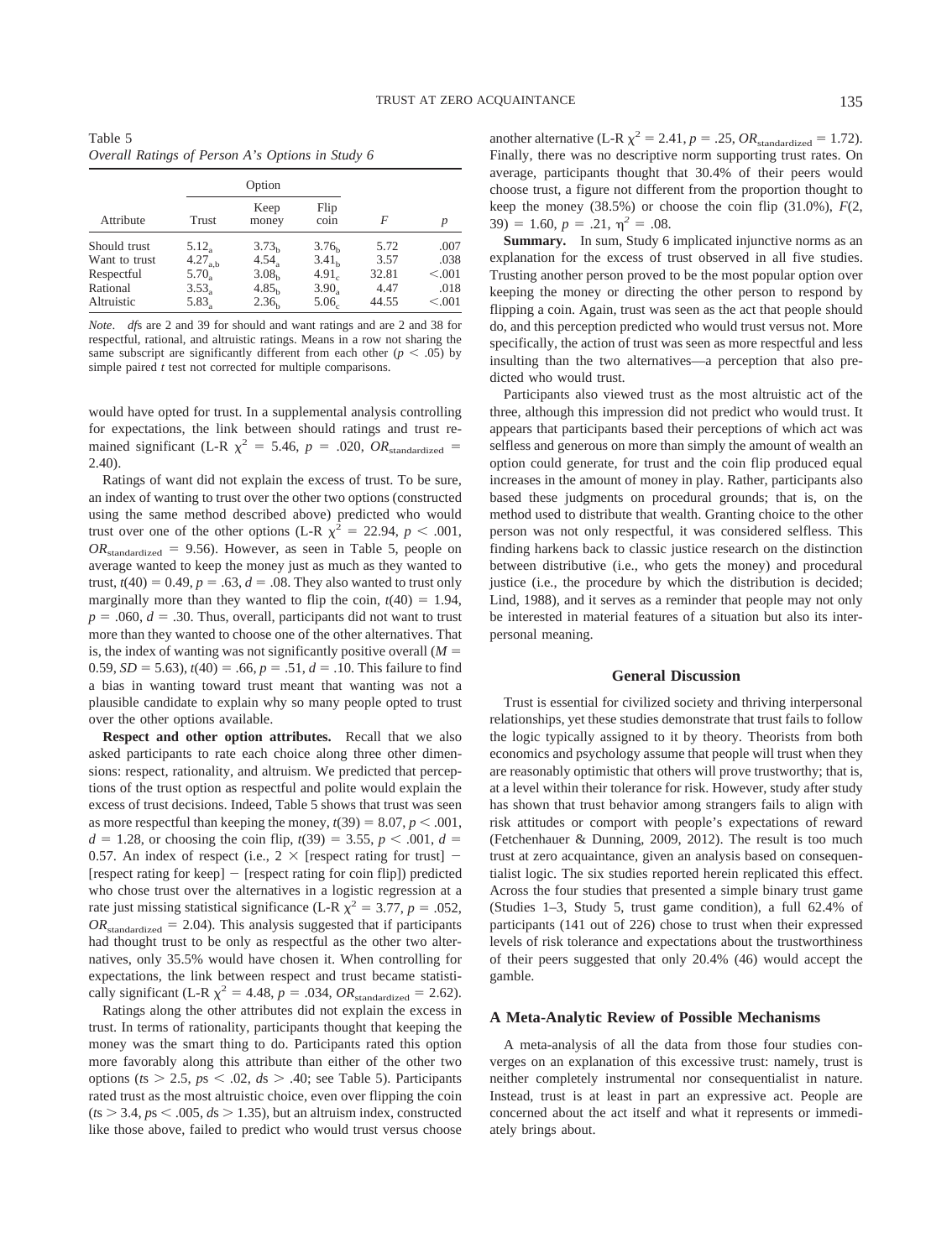More specifically, people trust because they are concerned about an injunctive norm. They trusted so often because it was what they felt they should do, not necessarily what they wanted to do. Across the four studies featuring a binary trust game and a measure of whether people felt they should trust (including the parental approval measure of Study 2), participants showed a clear bias that they should trust Person B rather than forgo trust, and such responses were significantly correlated with the decision to go ahead and trust (see Table 6). People showed no comparable bias toward wanting to trust Person B. In addition, participants across three of those studies indicated that trusting, relative to not trusting, would leave them feeling less agitated (e.g., nervous, tense)—an emotional indicator that people were concerned about obeying norms—and such feelings were again correlated with decisions to trust. The correlations of what one should do and agitation emotions were still significant even after controlling for expectations that the other person would reciprocate trust.

In addition, a meta-analysis provided some evidence for and against other alternative accounts of trust. For example, our studies showed that descriptive norms did not explain why so many people trusted. In fact, people tended to trust even though they thought it a rare behavior (see Table 6). To be sure, participants who trusted tended to think that more of their peers would trust, but they also thought the descriptive norm among their peers was not to trust.

However, there was sufficient evidence in the combined data to suggest that trust might arise, at least in part, due to the warm emotional glow of prosocial behavior (Andreoni, 1989; Dunn et al., 2008). Specifically, participants across the four studies associated the decision to trust with contentment-related emotions (e.g., pleased, content) more than they did the alternative of forgoing trust, and those feelings did predict who trusted. However, in terms of statistical strength, the link between trust and "warm glow" emotions did not reach the levels associated with social obligation emotions such as guilt and anxiety (see Table 6).

Finally, our data do not totally dismiss a role for social expectation. In the meta-analysis, expectations that the other person would reciprocate trust predicted who would trust (see Table 6). However, although expectations moderated trust rates, they in no way produced them, in that a majority of participants trusted even though only a small minority held expectations and risk attitudes that should have allowed for that trust.

## **The Normative Influence: Social or Moral?**

Beyond the meta-analysis, our data specified that participants showed many signs of following a more internal and private norm in their trust behavior than they did one that was more social, as defined by several recent conceptual treatments of norms across several behavioral and social sciences (Bicchieri, 2006; Dubreuil & Grégoire, 2013; Elster, 2009; Shweder et al., 1997; Turiel, 1983).

In particular, the behavior of our participants failed to follow the signature of a norm that was social. According to many theorists, for a norm to be social, people must explicitly believe such a norm exists and that it is actively enforced. Our participants did not believe in a norm to trust. Instead, they believed the opposite: that a majority of their peers would forgo trust rather than extend it. In addition, participants in Study 2 did not believe their peers harbored an overall opinion that one should trust, much less an opinion they would enforce. Finally, in Study 3, making trust decisions open to public inspection did not inspire more trust. These results are consistent with the data of other researchers, who find that individuals fail to belief others will punish those who withhold trust, only those who fail to reciprocate it (Bicchieri, Xiao, & Muldoon, 2011).

Thus, the norm participants followed in the trust game appears to be, as Bicchieri (2006) termed it, moral in nature (see also Elster, 2009). Trusting another person follows a moral standard that is internal to the individual and that requires no social pressure to evoke. Consistent with this analysis, the act of trust is associated with emotional and cognitive responses connected to fulfilling one's social duty (see Studies 1 and 2), and stripping an action of its injunctive nature (i.e., the coin flip decisions of Studies 4 and 5) is sufficient to dampen people's tendency to take a risk on another person.

Table 6

*Meta-Analysis of Biases Toward or Against Trust Among Various Predictors Along With Their Correlation to Choosing Trust*

|                                              | Directional bias toward trust |              |                  | Correlation with trust |              |                  |
|----------------------------------------------|-------------------------------|--------------|------------------|------------------------|--------------|------------------|
| Measure                                      | а                             | Stouffer's Z | $\boldsymbol{p}$ | Standardized OR        | Stouffer's Z | $\boldsymbol{p}$ |
| Injunctive norm and preference predictors    |                               |              |                  |                        |              |                  |
| Should trust <sup>a</sup>                    | 0.63                          | 8.23         | < 0.001          | 2.62                   | 5.57         | < 0.001          |
| Want to trust <sup>b</sup>                   | $-0.13$                       | $-1.74$      | .081             | 9.55                   | 8.22         | < 0.001          |
| Agitation <sup>c</sup>                       | $-0.50$                       | $-6.30$      | < 0.001          | 0.38                   | $-4.84$      | < 0.001          |
| Contentment <sup>c</sup>                     | 0.19                          | 2.39         | .017             | 2.37                   | 3.75         | < 0.001          |
| Controlling for expectation of reciprocation |                               |              |                  |                        |              |                  |
| Should trust                                 |                               |              |                  | 2.70                   | 5.83         | < 0.001          |
| Agitation                                    |                               |              |                  | 0.39                   | $-5.14$      | < 0.001          |
| Consequentialist predictors                  |                               |              |                  |                        |              |                  |
| Expectation of reciprocation <sup>d</sup>    |                               |              |                  | 2.21                   | 5.02         | < 0.001          |
| Risk tolerance                               |                               |              |                  | 1.11                   | 0.72         | .41              |
| Descriptive norm                             | $-0.40$                       | 5.84         | < 0.001          | 12.72                  | 8.49         | < 0.001          |

*Note.* Includes data from Studies 1, 2, 3, and 5 (trust game condition only).  $OR =$  odds ratio.<br><sup>a</sup> Including parental approval measure of Study 2. <sup>b</sup> Not measured in Study 2. <sup>c</sup> Not measured in Study 5. <sup>d</sup> Includes ge from Study 3.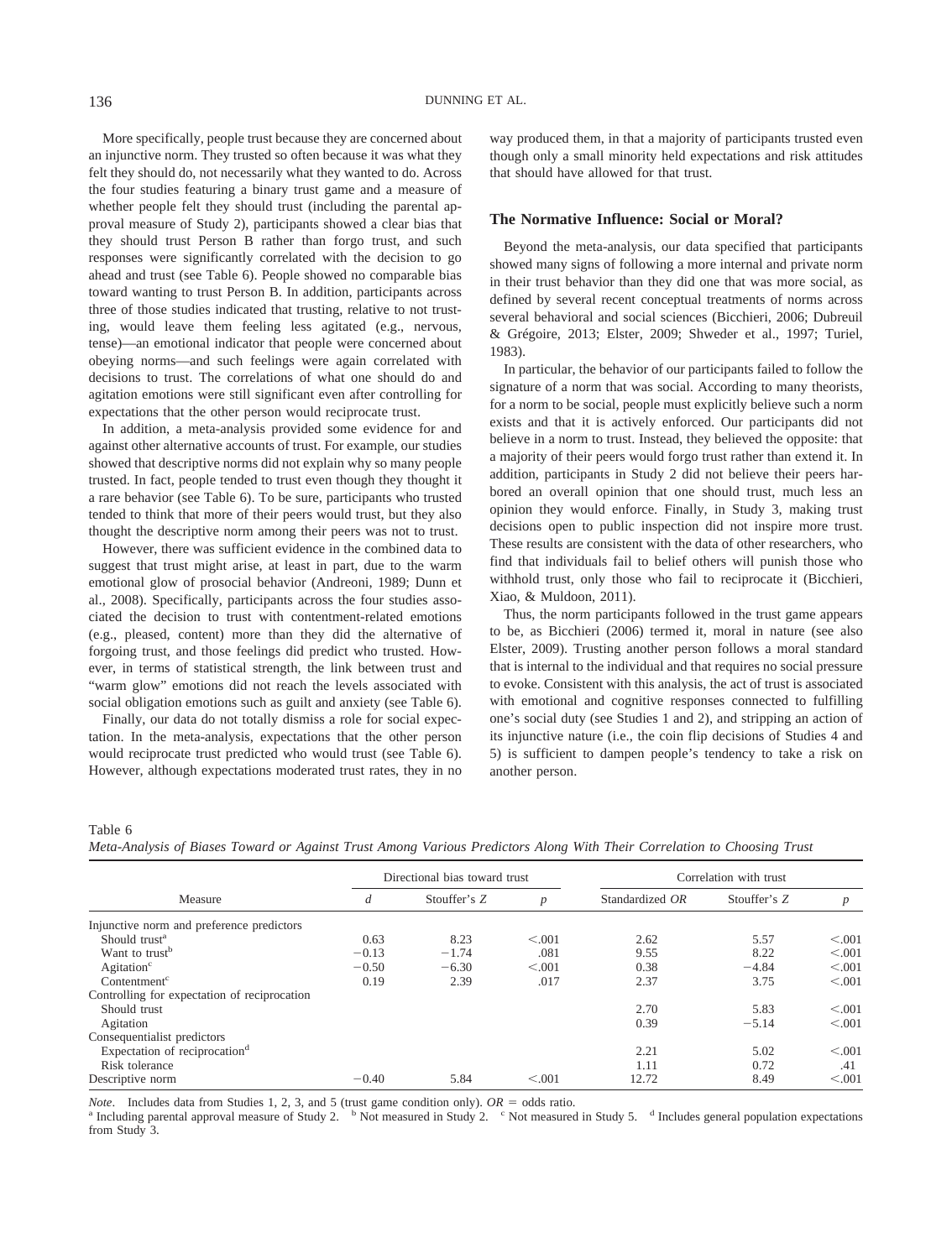Taken together, these results suggest that there is a rich vein of research questions to explore about social versus moral norms in cooperative and prosocial behavior. Currently, there is vigorous theorizing that people help and cooperate each other due to active enforcement of publicly known social norms (Balliet & Van Lange, 2013b; Chudek & Henrich, 2011; Fehr et al., 2002; Henrich et al., 2010). Our results complicate this theorizing by showing that public enforcement and social sanction need not always be in place for people to act in a trusting way. More internal norms are in play, and the question becomes which acts are more internal versus social and how do those that are more internal (i.e., moral) develop?

#### **Respect**

In addition, the last two studies suggested the specific norm that participants were following. Participants wished to avoid showing disrespect for the moral character of their interaction partner. Thus, when we removed the issue of the partner's character by making the partner's response depend on a coin flip rather than on an intentional choice, participants were much less willing to make themselves vulnerable to the other person. Study 5 showed this in a between-subjects format; Study 6 did so in a within-subjects format. In Study 5, perceptions of what one should do, rather than what one wanted to do, mediated the different rates of gambling on another person found in the trust versus the coin flip game. In Study 6, ratings of what should do and what was the most respectful choice to make correlated with greater rates of choosing to trust another person's decision rather than making some other decision.

## **On Alternative Accounts**

Skeptical readers may worry about our interpretation of the behavior we observed. There are at least two alternative explanations those not familiar with the trust game might offer. The first is that we did not observe trust but rather altruism. The outcomes of other people matter, and people are willing to sacrifice some of their own material well-being to increase that of another person, even a stranger (Batson, 2011; Oord, 2007). In economic terms, our participants might have been motivated to increase efficiency; that is, to enlarge the pie of wealth and resources to the greatest possible extent, no matter who benefits (Hardin, 1968). Or, they may have been motivated to "do no harm" to the financial prospects of another person.

Our last two studies, as well as data elsewhere, speak against this alternative account. If people were motivated to give up their \$5 out of altruism or efficiency motives, they should have favored the coin flip game at least as much as the trust game. However, people were quite averse to giving the \$5 to Person B when that person would flip a coin to determine the fate of the \$20, despite such behavior being just as altruistic and efficient. Data from other studies shows this same pattern: Adding payoffs to other people beyond the self in a coin flip fails to inspire more gambling among participants (Bohnet & Zeckhauser, 2004; Schlösser, Fetchenhauer, & Dunning, 2013; Schlösser, Mensching, Dunning, & Fetchenhauer, 2014). Further, people are not influenced in the trust game by whether their interaction partner is poor, and thus needs the money, or is rich (Brülhart & Usunier, 2012).

Readers may also speculate that our results are biased because participants made decisions only about small amounts of money (e.g., \$5/\$20) that the experimenter provided to them. By this logic, people are more likely to gamble with "house money" of little consequence, so not much trust would be required. Past research, however, suggests that this concern is not valid. First, participants may be quite willing to hand their \$5 to a stranger, but if the stake is serious many more respondents refuse to gamble it in a lottery (Fetchenhauer & Dunning, 2012). Second, when we require people to bring their own money to the experiment, trust rates remain undiminished (Schlösser, Mensching, et al., 2014). Finally, economic researchers have varied the size of stake involved in trust games. Regardless of whether stakes are very high (in games played out in poor countries where the initial endowment was the income equivalent of \$1,693 in the United States in 2005) or very low (as in online studies), patterns of behavior remain largely unchanged (Amir, Rand, & Gal, 2012; Johansson-Stenman, Mahmud, & Martinsson, 2005).

#### **Possible Extensions to Other Social Dilemmas**

Although work on the trust game in psychology might be construed as nascent, the discipline has a long history of studying similar behavior in social dilemmas: mixed motive games, such as the prisoner's dilemma and public goods games, that feature choices between material self-interest versus acting for the benefit of all (for reviews, see Camerer, 2003; Parks, Joireman, & Van Lange, 2013).

Are there any lessons from the findings here that can be transferred to work on these other social dilemmas? After all, one might assert that trust and cooperation, for example, in the prisoner dilemma game, are the same construct, in that each involves a choice about making oneself vulnerable to exploitation by another. We would be cautious about such an assertion, however. There are many details between the trust game and other social dilemmas that differ, and these differences might activate very different psychological reactions. After all, other researchers have shown that seemingly trivial changes in the choice architecture of an economic game can have a powerful impact on whether the typical person acts in pro-social or selfish way (Bardsley, 2008; List, 2007).

For example, one major difference between the trust game and other social dilemmas is that the roles played by the players in the trust game are asymmetric: Person A must decide to give up the \$5 to allow Person B a decision that carries any consequence. As such, Person A has power over whether Person B can play meaningfully at all. Indeed, Person A really has the power to exit the game by merely keeping the money. The prisoner's dilemma differs in that both players face the same decision. In the traditional paradigm, they cannot exit the game. They must make a choice.

These differences might explain an apparent contradiction between our conclusions about the trust game and current thinking about games involving cooperation. We found that expectations about reward played a significant but hardly comprehensive role in people's decisions to trust, but work on other social dilemmas has found that social expectations play a large and seemingly central role (e.g., Balliet & Van Lange, 2013a). Why might that be?

We can furnish two relevant speculations. First, participants in the prisoner's dilemma, facing the exact same choice, may form expectations about their playing partner they feel are more valid and informative than those formed by participants in the trust.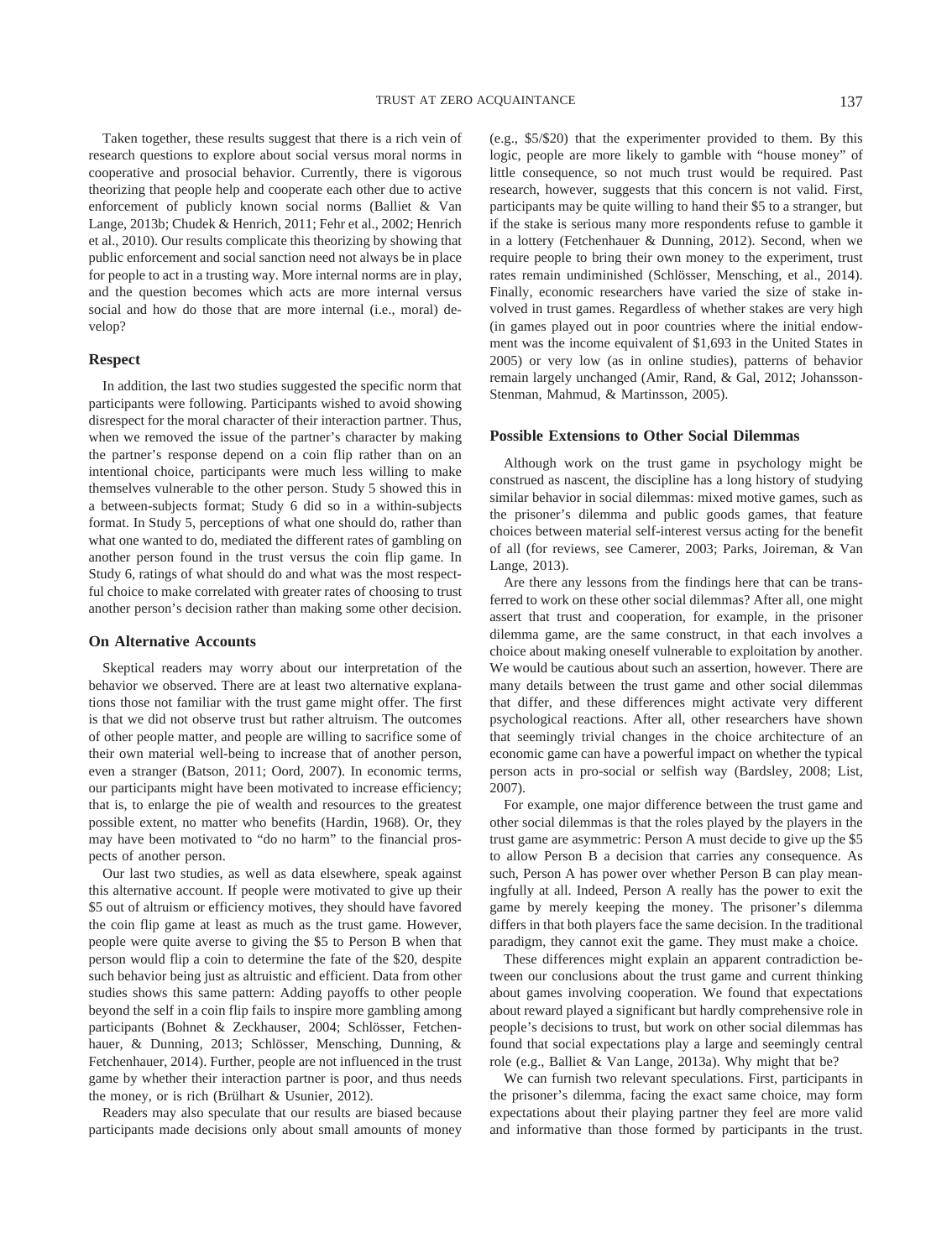Second, much work in social dilemmas has demonstrated that social norms are in operation by showing that people reward cooperators and punish the selfish. These carrots and sticks both work to increase cooperation (Balliet, Mulder, & Van Lange, 2011; Balliet & Van Lange, 2013b; Henrich et al., 2010). If behavior in social dilemmas is shaped more by norms that are social in nature, then social variables, such as expectation, might more salient to participants. That is, whether or not people cooperate depends more on whether they think a social norm is in place, driving both their expectations and their behavior. Trust, driven more by private injunctions (Bicchieri et al., 2011), those considerations about others fail to rise to the same level of importance.

However, these contradictions about the role played by social expectation may be more apparent than real. We found that social expectations do matter but that they were not the only psychological mechanism in play. Other social dilemmas might also be influenced by moral norms (such as respect) or other mechanisms that have simply not yet been placed under empirical scrutiny. Thus, one can argue the possibility that both trust and other social dilemma behavior, once all the data are in, might turn out to be largely responsive to the same set of psychological dynamics (social expectation, moral norms) to similar degrees.

In addition, of greater import to our argument is the ability of norms to explain trust behavior beyond a baseline of economic rationality. We found that that moral norm appears to lift people's trust rates beyond a level anticipated by expectation and risk tolerance. To be sure, social expectation did matter, in that people tended to trust more when they were more optimistic about their peers' largesse, but those expectations could not explain why trust exceeded pure economic considerations.

At the end of the day, we might find a similar pattern in other social dilemmas: Social expectations may moderate who cooperates, for example, in the prisoner dilemma game. However, one key feature of that game is that it is never economically rational to cooperate. At every level of expectation, an economic analysis suggests that people should defect, and so the overall cooperation rate should be zero (Camerer, 2003). What, then, may account for positive cooperation rates? One possibility might be the presence of norms, personal or social, such as we have found here. Indeed, several researchers have posited the influence of a cooperative norm (e.g., Balliet et al., 2011) or investigated normative influence broadly (e.g., Bettenhausen & Murnighan, 1991), but, to our knowledge, no work has yet identified the specific boundaries of that norm or whether it works via social or personal avenues (Biel & Thøgersen, 2007, p. 105). Thus, again, data are needed to empirically test this possibility. Until then, it is still an open question whether trust operates via a different or roughly the same set of psychological mechanisms as other social dilemmas.

## **Final Words: Implications for Relationships Research**

In summary, this research suggests that trust at zero acquaintance might be influenced more by internalized norms than by any consequentialist calculation about outcomes. This perspective leads to two general thoughts about future research and topics that may be worthy of serious consideration by scholars of interpersonal relationships.

First, one might argue that trust among strangers is not worthy of study because such transitory and ephemeral relationships are of little to no importance. One need not worry about trusting the barista at one's favorite coffee shop, because any interaction one might have with that individual is trivial and routine. We think such an outlook, however, would be mistaken. As recent social theorists have pointed out, cultures often flourish only to the extent that people can come to rely on the benevolent actions of a whole host of strangers (Fehr et al., 2002; Fukuyama, 1995; Henrich, 2006; Henrich et al., 2010). Imagine a world in which one instead trusted only one's family and close acquaintances each day for food. Thus, determining how cultures develop and then maintain cooperative stances among strangers is a central question for how people create interpersonal social orders that are somewhat different from nasty, brutish, and short.

Second, trust in more established relationships has typically been defined and investigated in terms of beliefs and expectations within the relationship (e.g., Rousseau et al., 1998; Simpson, 2007); that is, whether people believe the other person will be responsive to and considerate of their personal welfare. This is a consequentialist perspective. One might raise the question of whether there is room for nonconsequentialist, norm-driven dynamics for trust in established relationships as well. One could ask, more specifically, if norm-driven trust might be an important catalyst for the development of established relationships (Lawler, 2001; Lawler, Thye, & Yoon, 2008). In the beginning of a relationship, the normative influences demonstrated here at zero acquaintance may be crucial to establish the dynamics of a trusting partnership; norms may be let to slip after partners get past the initial stage of potential nontrust. Once some small amount of trust is established, it produces "reciprocal reassurance" within the dyad and becomes self-perpetuating and self-enhancing (Holmes & Rempel, 1989). However, without norms to enable initial trust interactions, it is possible that many relationships (and exchanges) would have a more difficult time lifting off the ground, if they ever would.

## **References**

- Ajzen, I., & Fishbein, M. (1980). *Understanding attitudes and predicting social behavior*. Englewood Cliffs, NJ: Prentice-Hall.
- Akerlof, G., & Kranton, R. E. (2000). Economics and identity. *Quarterly Journal of Economics, 115,* 715–753. [doi:10.1162/003355300554881](http://dx.doi.org/10.1162/003355300554881)
- Amir, O., Rand, D., & Gal, Y. K. (2012). Economic games on the internet: The effect of \$1 stakes. *PLoS ONE, 7,* e31461. [doi:10.1371/journal.pone](http://dx.doi.org/10.1371/journal.pone.0031461) [.0031461](http://dx.doi.org/10.1371/journal.pone.0031461)
- Anderson, J. E., & Dunning, D. (2014). *Behavioral norms: Variants and their identification*. Manuscript submitted for publication.
- Anderson, J. E., & Dunning, D. (n.d.). [Layperson ratings of labels to apply to the trust game]. Unpublished data, Cornell University.
- Andreoni, J. (1989). Giving with impure altruism: Applications to charity and Ricardian equivalence. *Journal of Political Economy, 97,* 1447– 1458. [doi:10.1086/261662](http://dx.doi.org/10.1086/261662)
- Ashraf, N., Bohnet, I., & Plankov, N. (2006). Decomposing trust and trustworthiness. *Experimental Economics, 9,* 193–208. [doi:10.1007/](http://dx.doi.org/10.1007/s10683-006-9122-4) [s10683-006-9122-4](http://dx.doi.org/10.1007/s10683-006-9122-4)
- Bacharach, M., & Gambetta, D. (2001). Trust in signs. In K. Cook (Ed.), *Trust in society* (Vol. 2, pp. 148 –184). New York, NY: Russell Sage Foundation.
- Baldwin, M. W., Fehr, B., Keedian, E., Seidel, M., & Thompson, D. W. (1993). An exploration of the relational schemata underlying attachment styles: Self-report and lexical decision approaches. *Personality and Social Psychology Bulletin, 19,* 746 –754. [doi:10.1177/](http://dx.doi.org/10.1177/0146167293196010) [0146167293196010](http://dx.doi.org/10.1177/0146167293196010)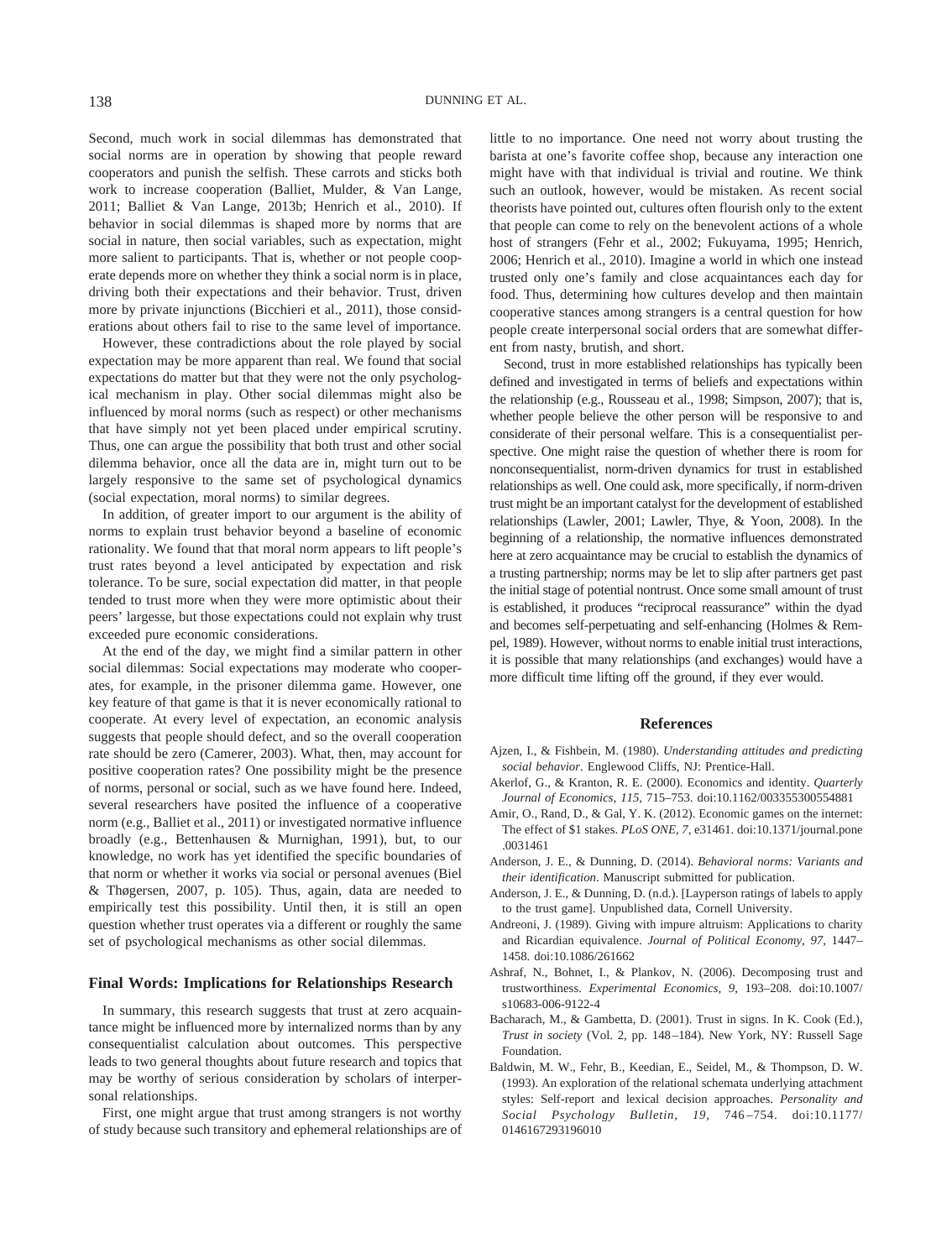- Balliet, D., Mulder, L. B., & Van Lange, P. A. M. (2011). Reward, punishment, and cooperation: A meta-analysis. *Psychological Bulletin, 137,* 594 – 615. [doi:10.1037/a0023489](http://dx.doi.org/10.1037/a0023489)
- Balliet, D., & Van Lange, P. A. M. (2013a). Trust, conflict, and cooperation: A meta-analysis. *Psychological Bulletin, 139, 1090-1112*. [doi:](http://dx.doi.org/10.1037/a0030939) [10.1037/a0030939](http://dx.doi.org/10.1037/a0030939)
- Balliet, D., & Van Lange, P. A. M. (2013b). Trust, punishment and cooperation across 18 societies: A meta-analysis. *Perspectives on Psychological Science, 8,* 363–379. [doi:10.1177/1745691613488533](http://dx.doi.org/10.1177/1745691613488533)
- Barber, B. (1983). *The logic and limits of trust*. New Brunswick, NJ: Rutgers University Press.
- Bardsley, N. (2008). Dictator game giving: Altruism or artefact? *Experimental Economics, 11,* 122–133. [doi:10.1007/s10683-007-9172-2](http://dx.doi.org/10.1007/s10683-007-9172-2)
- Batson, C. D. (2011). *Altruism in humans*. New York, NY: Oxford University Press.
- Batson, C. D., & Moran, T. (1999). Empathy-induced altruism in a prisoner's dilemma. *European Journal of Social Psychology, 29,* 909 –924. [doi:10.1002/\(SICI\)1099-0992\(199911\)29:7](http://dx.doi.org/10.1002/%28SICI%291099-0992%28199911%2929:7%3C909::AID-EJSP965%3E3.0.CO;2-L)<909::AID-EJSP965>3.0 [.CO;2-L](http://dx.doi.org/10.1002/%28SICI%291099-0992%28199911%2929:7%3C909::AID-EJSP965%3E3.0.CO;2-L)
- Ben-Ner, A., & Halldorsson, F. (2010). Trusting and trustworthiness: What are they, how to measure them, and what affects them. *Journal of Economic Psychology, 31,* 64 –79. [doi:10.1016/j.joep.2009.10.001](http://dx.doi.org/10.1016/j.joep.2009.10.001)
- Berg, J., Dickhaut, J., & McCabe, K. (1995). Trust, reciprocity, and social history. *Games and Economic Behavior, 10,* 122–142. [doi:10.1006/](http://dx.doi.org/10.1006/game.1995.1027) [game.1995.1027](http://dx.doi.org/10.1006/game.1995.1027)
- Bettenhausen, K. L., & Murnighan, J. K. (1991). The development of an intragroup norm and the effects of interpersonal and structural changes. *Administrative Science Quarterly, 36,* 20 –35. [doi:10.2307/2393428](http://dx.doi.org/10.2307/2393428)
- Bicchieri, C. (2006). *The grammar of society*. New York, NY: Cambridge University Press.
- Bicchieri, C., Xiao, E., & Muldoon, R. (2011). Trustworthiness is a norm, but trusting is not. *Politics, Philosophy & Economics, 10,* 170-187. [doi:10.1177/1470594X10387260](http://dx.doi.org/10.1177/1470594X10387260)
- Biel, A., & Thøgersen, J. (2007). Activation of social norms in social dilemmas: A review of the evidence and reflections on the implications for environmental behaviour. *Journal of Economic Psychology, 28,* 93–112. [doi:10.1016/j.joep.2006.03.003](http://dx.doi.org/10.1016/j.joep.2006.03.003)
- Bodner, R., & Prelec, D. (2002). Self-signaling and diagnostic utility in everyday decision making. In I. Brocas & J. Carillo (Eds.), *Collected essays in psychology and economics* (pp. 1–22). New York, NY: Oxford University Press.
- Bohnet, I., & Zeckhauser, R. (2004). Trust, risk, and betrayal. *Journal of Economic Behavior & Organization, 55,* 467– 484. [doi:10.1016/j.jebo](http://dx.doi.org/10.1016/j.jebo.2003.11.004) [.2003.11.004](http://dx.doi.org/10.1016/j.jebo.2003.11.004)
- Bolle, F. (1998). Rewarding trust: An experimental study. *Theory and Decision, 45,* 83–98. [doi:10.1023/A:1004930101743](http://dx.doi.org/10.1023/A:1004930101743)
- Bolton, G. E., & Ockenfels, A. (2000). ERC: A theory of equity, reciprocity, and cooperation. *American Economic Review*, 90, 166-193. [doi:](http://dx.doi.org/10.1257/aer.90.1.166) [10.1257/aer.90.1.166](http://dx.doi.org/10.1257/aer.90.1.166)
- Brewer, M. B. (1999). The psychology of prejudice: Ingroup love or outgroup hate? *Journal of Social Issues, 55,* 429 – 444. [doi:10.1111/](http://dx.doi.org/10.1111/0022-4537.00126) [0022-4537.00126](http://dx.doi.org/10.1111/0022-4537.00126)
- Bronfenbrenner, U. (1970). *Two worlds of childhood: US and USSR*. New York, NY: Simon & Schuster.
- Brown, P., & Levinson, S. C. (1987). *Politeness: Some universals in language usage*. Cambridge, United Kingdom: Cambridge University Press.
- Brülhart, M., & Usunier, J.-C. (2012). Does the trust game measure trust? *Economic Letters, 115,* 20 –23. [doi:10.1016/j.econlet.2011.11.039](http://dx.doi.org/10.1016/j.econlet.2011.11.039)
- Burnham, T., McCabe, K., & Smith, V. L. (2000). Friend-or-foe intentionality priming in an extensive form trust game. *Journal of Economic Behavior & Organization, 43,* 57–73. [doi:10.1016/S0167-](http://dx.doi.org/10.1016/S0167-2681%2800%2900108-6) [2681\(00\)00108-6](http://dx.doi.org/10.1016/S0167-2681%2800%2900108-6)
- Camerer, C. F. (2003). *Behavioral game theory: Experiments on strategic interaction*. Princeton, NJ: Princeton University Press.
- Chudek, M., & Henrich, J. (2011). Culture– gene coevolution, normpsychology and the emergence of human prosociality. *Trends in Cognitive Sciences, 15,* 218 –226. [doi:10.1016/j.tics.2011.03.003](http://dx.doi.org/10.1016/j.tics.2011.03.003)
- Cronk, L. (2007). The influence of cultural framing on play in the trust game: A Maasai example. *Evolution and Human Behavior, 28,* 352–358. [doi:10.1016/j.evolhumbehav.2007.05.006](http://dx.doi.org/10.1016/j.evolhumbehav.2007.05.006)
- Croson, R., & Buchan, N. (1999). Gender and culture: International experimental evidence from trust games. *American Economic Review, 89,* 386 –391. [doi:10.1257/aer.89.2.386](http://dx.doi.org/10.1257/aer.89.2.386)
- DePaulo, B. M., & Bell, K. L. (1996). Truth and investment: Lies are told to those who care. *Journal of Personality and Social Psychology, 71,* 703–716. [doi:10.1037/0022-3514.71.4.703](http://dx.doi.org/10.1037/0022-3514.71.4.703)
- Deutsch, M. (1958). Trust and suspicion. *Journal of Conflict Resolution, 2,* 265–279. [doi:10.1177/002200275800200401](http://dx.doi.org/10.1177/002200275800200401)
- Deutsch, M. (1973). *The resolution of conflict: Constructive and destructive processes*. New Haven, CT: Yale University Press.
- Dovidio, J. F., Gaertner, S. L., John, M., Halabi, S., Saguy, T., Pearson, A. R., & Riek, B. M. (2008). Majority and minority perspectives in intergroup relations: The role of contact, group representations, threat, and trust in intergroup conflict and reconciliation. In A. Nadler, T. E. Malloy, & J. D. Fisher (Eds.), *The social psychology of intergroup reconciliation* (pp. 227–253). New York, NY: Oxford University Press.
- Dubreuil, B., & Grégoire, J.-F. (2013). Are moral norms distinct from social norms? A critical assessment of Jon Elster and Cristina Bicchieri. *Theory and Decision, 75,* 137–152. [doi:10.1007/s11238-012-9342-3](http://dx.doi.org/10.1007/s11238-012-9342-3)
- Dunn, E. W., Aknin, L. B., & Norton, M. I. (2008, March 21). Spending money on others promotes happiness. *Science, 319,* 1687–1688. [doi:](http://dx.doi.org/10.1126/science.1150952) [10.1126/science.1150952](http://dx.doi.org/10.1126/science.1150952)
- Dunning, D., & Fetchenhauer, D. (2010a). Trust as an expressive rather than an instrumental act. *Advances in Group Processes, 27,* 97–127.
- Dunning, D., & Fetchenhauer, D. (2010b). Understanding the psychology of trust. In D. Dunning (Ed.), *Social motivation* (pp. 147–170). New York, NY: Psychology Press.
- Dunning, D., & Fetchenhauer, D. (2013). Behavioral influences in the present tense: On expressive versus instrumental action. *Perspectives on Psychological Science, 8,* 142–145. [doi:10.1177/1745691612474319](http://dx.doi.org/10.1177/1745691612474319)
- Dunning, D., Fetchenhauer, D., & Schlösser, T. (2012). Trust as a social and emotional act: Noneconomic considerations in trust behavior. *Journal of Economic Psychology, 33,* 686 – 694. [doi:10.1016/j.joep.2011.09](http://dx.doi.org/10.1016/j.joep.2011.09.005) [.005](http://dx.doi.org/10.1016/j.joep.2011.09.005)
- Eckel, C., & Wilson, R. (2004). Is trust a risky decision? *Journal of Economic Behavior & Organization, 55,* 447– 465. [doi:10.1016/j.jebo](http://dx.doi.org/10.1016/j.jebo.2003.11.003) [.2003.11.003](http://dx.doi.org/10.1016/j.jebo.2003.11.003)
- Elster, J. (2007). *Explaining social behavior: More nuts and bolts for the social sciences*. Cambridge, United Kingdom: Cambridge University Press.
- Elster, J. (2009). Social norms and the explanation of behavior. In P. Hedström & P. Bearman (Eds.), *The Oxford handbook of analytical sociology* (pp. 195–217). Oxford, United Kingdom: Oxford University Press.
- Evans, A. M., & Krueger, J. I. (2009). The psychology (and economics) of trust. *Social and Personality Psychology Compass, 3,* 1003–1017. [doi:](http://dx.doi.org/10.1111/j.1751-9004.2009.00232.x) [10.1111/j.1751-9004.2009.00232.x](http://dx.doi.org/10.1111/j.1751-9004.2009.00232.x)
- Evans, A. M., & Krueger, J. I. (2011). Elements of trust: Risk and perspective-taking. *Journal of Experimental Social Psychology, 47,* 171–177. [doi:10.1016/j.jesp.2010.08.007](http://dx.doi.org/10.1016/j.jesp.2010.08.007)
- Evans, A. M., & Revelle, W. (2008). Survey and behavioral measurements of interpersonal trust. *Journal of Research in Personality, 42,* 1585– 1593. [doi:10.1016/j.jrp.2008.07.011](http://dx.doi.org/10.1016/j.jrp.2008.07.011)
- Fehr, E. (2004, November 25). Don't lose your reputation. *Nature, 432,* 449 – 450. [doi:10.1038/432449a](http://dx.doi.org/10.1038/432449a)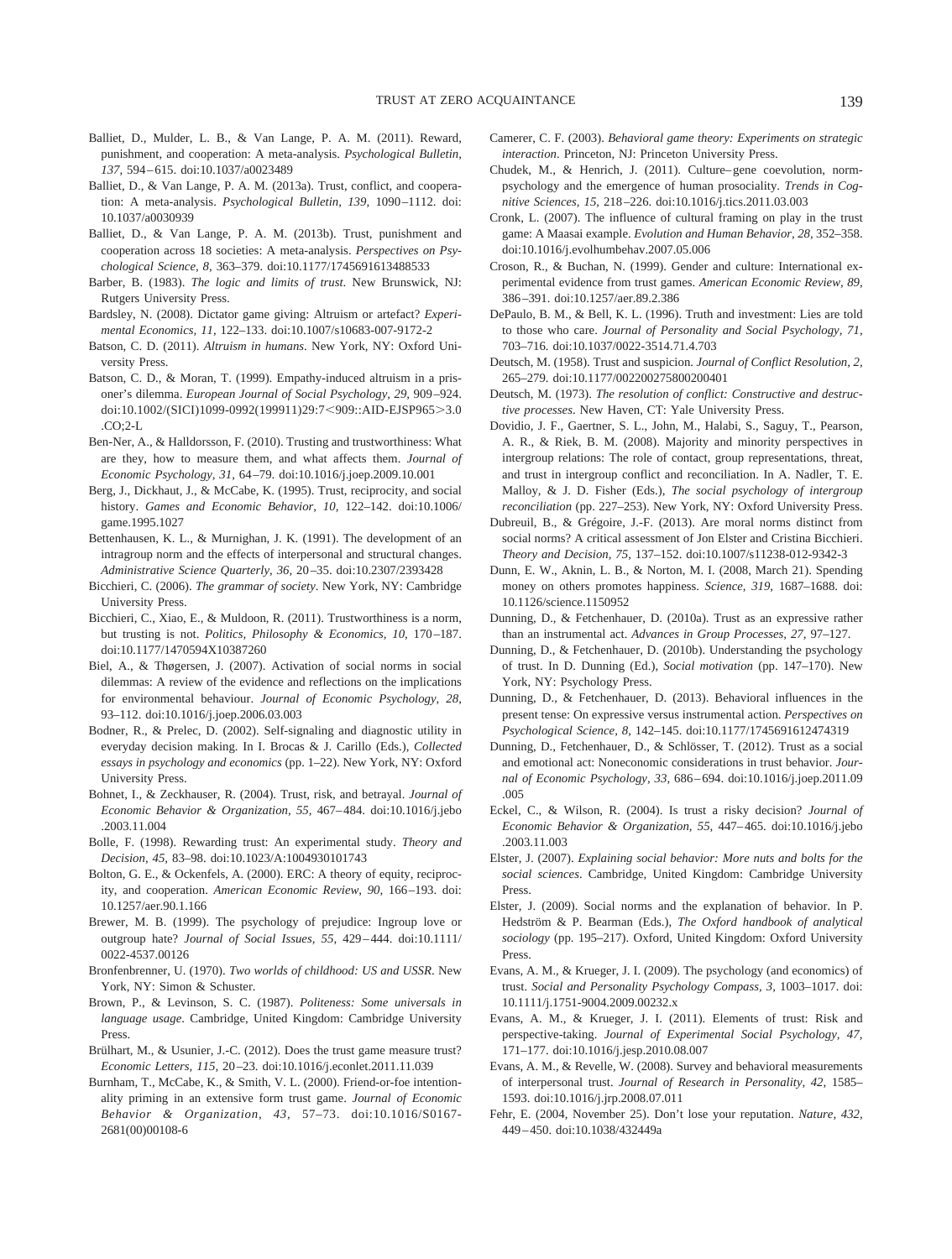- Fehr, E., Fischbacher, U., & Gächter, S. (2002). Strong reciprocity, human cooperation, and the enforcement of norms. *Human Nature, 13,* 1–25. [doi:10.1007/s12110-002-1012-7](http://dx.doi.org/10.1007/s12110-002-1012-7)
- Fehr, E., Fischbacher, U., von Rosenbladt, B., Schupp, J., & Wagner, G. (2002). A nation-wide laboratory: Examining trust and trustworthiness of integrating experiments in representative surveys. *Schmollers Jahrbuch, 122,* 519 –542.
- Fetchenhauer, D., & Dunning, D. (2009). Do people trust too much or too little? *Journal of Economic Psychology, 30,* 263–276. [doi:10.1016/j.joep](http://dx.doi.org/10.1016/j.joep.2008.04.006) [.2008.04.006](http://dx.doi.org/10.1016/j.joep.2008.04.006)
- Fetchenhauer, D., & Dunning, D. (2010). Why so cynical? Asymmetric feedback underlies misguided skepticism in the trustworthiness of others. *Psychological Science, 21,* 189 –193. [doi:10.1177/](http://dx.doi.org/10.1177/0956797609358586) [0956797609358586](http://dx.doi.org/10.1177/0956797609358586)
- Fetchenhauer, D., & Dunning, D. (2012). Betrayal aversion versus principled trustfulness: How to explain risk avoidance and risky choices in trust games. *Journal of Economic Behavior & Organization, 81,* 534 – 541. [doi:10.1016/j.jebo.2011.07.017](http://dx.doi.org/10.1016/j.jebo.2011.07.017)
- Fetchenhauer, D., & Van der Vegt, G. (2001). Honesty, trust and economic growth: A cross-cultural comparison of Western industrialized countries. *Zeitschrift für Sozialpsychologie, 32,* 189 –200. [doi:10.1024//0044-3514](http://dx.doi.org/10.1024//0044-3514.32.3.189) [.32.3.189](http://dx.doi.org/10.1024//0044-3514.32.3.189)
- Fishbein, M., & Ajzen, I. (2010). *Predicting and changing behavior: The reasoned action approach*. New York, NY: Psychology Press.
- Fiske, S. T. (2003). Five core social motives, plus or minus five. In S. J. Spencer, S. Fein, M. Zanna, & J. Olson (Eds.), *Motivated social perception: The Ontario Symposium* (Vol. 9, pp. 233–246). Mahwah, NJ: Erlbaum.
- Fraley, R. C., & Shaver, P. R. (2000). Adult romantic attachment: Theoretical developments, emerging controversies, and unanswered questions. *Review of General Psychology, 4,* 132–154. [doi:10.1037/1089-](http://dx.doi.org/10.1037/1089-2680.4.2.132) [2680.4.2.132](http://dx.doi.org/10.1037/1089-2680.4.2.132)
- Fukuyama, F. (1995). *Trust: The social virtues and the creation of prosperity*. New York, NY: Free Press.
- Glaeser, E. L., Laibson, D. I., Scheinkman, J. A., & Soutter, C. L. (2000). Measuring trust. *Quarterly Journal of Economics, 115,* 811– 846. [doi:](http://dx.doi.org/10.1162/003355300554926) [10.1162/003355300554926](http://dx.doi.org/10.1162/003355300554926)
- Goffman, E. (1958). *The presentation of self in everyday life*. New York, NY: Random House.
- Hardin, G. (1968, December 13). The tragedy of the commons. *Science, 162,* 1243–1248. [doi:10.1126/science.162.3859.1243](http://dx.doi.org/10.1126/science.162.3859.1243)
- Hartmann, N. (1932). *Ethics* (Vol. 2). New York, NY: Macmillan.
- Haselhuhn, M. P., & Mellers, B. A. (2005). Emotions and cooperation in economic games. *Cognitive Brain Research, 23,* 24 –33. [doi:10.1016/j](http://dx.doi.org/10.1016/j.cogbrainres.2005.01.005) [.cogbrainres.2005.01.005](http://dx.doi.org/10.1016/j.cogbrainres.2005.01.005)
- Henrich, J. (2006, April 7). Cooperation, punishment, and the evolution of human institutions. *Science, 312,* 60 – 61. [doi:10.1126/science.1126398](http://dx.doi.org/10.1126/science.1126398)
- Henrich, J., Ensminger, J., McElreath, R., Barr, A., Barrett, C., Bolyanatz, A., . . . Ziker, J. (2010, March 19). Markets, religion, community size, and the evolution and punishment. *Science*, 327, 1480-1484. [doi:](http://dx.doi.org/10.1126/science.1182238) [10.1126/science.1182238](http://dx.doi.org/10.1126/science.1182238)
- Higgins, E. T. (1987). Self-discrepancy: A theory relating self and affect. *Psychological Review, 94,* 319 –340. [doi:10.1037/0033-295X.94.3.319](http://dx.doi.org/10.1037/0033-295X.94.3.319)
- Higgins, E. T. (1989). Continuities and discontinuities in self-regulatory and self-evaluative processes: A developmental theory relating self and affect. *Journal of Personality, 57,* 407– 444. [doi:10.1111/j.1467-6494](http://dx.doi.org/10.1111/j.1467-6494.1989.tb00488.x) [.1989.tb00488.x](http://dx.doi.org/10.1111/j.1467-6494.1989.tb00488.x)
- Higgins, E. T., Bond, R. N., Klein, R., & Strauman, T. (1986). Selfdiscrepancies and emotional vulnerability: How magnitude, accessibility, and type of discrepancy influence affect. *Journal of Personality and Social Psychology, 51,* 5–15. [doi:10.1037/0022-3514.51.1.5](http://dx.doi.org/10.1037/0022-3514.51.1.5)
- Higgins, E. T., Shah, J., & Friedman, R. (1997). Emotional responses to goal attainment: Strength of regulatory focus as moderator. *Journal of Personality and Social Psychology, 72,* 515–525. [doi:10.1037/0022-3514.72.3.515](http://dx.doi.org/10.1037/0022-3514.72.3.515)
- Hobbes, T. (1997). *The leviathan*. New York, NY: Touchstone Press. (Original work published 1660)
- Holmes, J. G., & Rempel, J. K. (1989). Trust in close relationships. In C. Hendrick (Ed.), *Close relationships* (pp. 187–220). Newbury Park, CA: Sage.
- Hosmer, D. W., & Lemeshow, S. (2000). *Applied logistic regression* (2nd ed.). New York, NY: Wiley.
- Johansson-Stenman, O., Mahmud, M., & Martinsson, P. (2005). Does stake size matter in trust games? *Economics Letters, 88,* 365–369. [doi:](http://dx.doi.org/10.1016/j.econlet.2005.03.007) [10.1016/j.econlet.2005.03.007](http://dx.doi.org/10.1016/j.econlet.2005.03.007)
- Johnson, N. D., & Mislin, A. A. (2011). Trust games: A meta-analysis. *Journal of Economic Psychology, 32,* 865– 889. [doi:10.1016/j.joep.2011](http://dx.doi.org/10.1016/j.joep.2011.05.007) [.05.007](http://dx.doi.org/10.1016/j.joep.2011.05.007)
- Johnson, N. D., & Mislin, A. (2012). How much should we trust the World Values Survey trust question? *Economic Letters, 116, 210-212*. [doi:](http://dx.doi.org/10.1016/j.econlet.2012.02.010) [10.1016/j.econlet.2012.02.010](http://dx.doi.org/10.1016/j.econlet.2012.02.010)
- Kanagaretnam, K., Mestelman, S., Nainar, K., & Shehata, M. (2009). The impact of social value orientation and risk attitudes on trust and reciprocity. *Journal of Economic Psychology, 30,* 368 –380. [doi:10.1016/j](http://dx.doi.org/10.1016/j.joep.2008.12.003) [.joep.2008.12.003](http://dx.doi.org/10.1016/j.joep.2008.12.003)
- Kay, A. C., & Ross, L. (2003). The perceptual push: The interplay of implicit cues and explicit situational construals on behavioral intentions in the Prisoner's Dilemma. *Journal of Experimental Social Psychology, 39,* 634–643. [doi:](http://dx.doi.org/10.1016/S0022-1031%2803%2900057-X) [10.1016/S0022-1031\(03\)00057-X](http://dx.doi.org/10.1016/S0022-1031%2803%2900057-X)
- Kelley, H. H., & Thibault, J. W. (1978). *Interpersonal relationships: A theory of interdependence*. New York, NY: Wiley.
- Klapwijk, A., & Van Lange, P. A. M. (2009). Promoting cooperation and trust in "noisy" situations: The power of generosity. *Journal of Personality and Social Psychology, 96,* 83–103. [doi:10.1037/a0012823](http://dx.doi.org/10.1037/a0012823)
- Knack, S., & Keefer, P. (1997). Does social capital have an economic payoff? A cross-country investigation. *Quarterly Journal of Economics, 112,* 1251– 1288. [doi:10.1162/003355300555475](http://dx.doi.org/10.1162/003355300555475)
- Kosfeld, M., Heinrichs, M., Zak, P. J., Fischbacher, U., & Fehr, E. (2005, June 2). Oxytocin increases trust in humans. *Nature, 435,* 673– 676. [doi:10.1038/nature03701](http://dx.doi.org/10.1038/nature03701)
- Kramer, R. M. (1998). Paranoid cognition in social systems: Thinking and acting in the shadow of doubt. *Personality and Social Psychology Review, 2,* 251–275. [doi:10.1207/s15327957pspr0204\\_3](http://dx.doi.org/10.1207/s15327957pspr0204_3)
- Kramer, R. M., & Carnevale, P. J. (2001). Trust and intergroup negotiation. In R. Brown & S. Gaertner (Eds.), *Blackwell handbook of social psychology: Vol. 4*. *Intergroup relations* (pp. 431– 450). Oxford, United Kingdom: Blackwell.
- Kreps, D. M. (1990). Corporate culture and economic theory. In J. Alt & K. Shepsle (Eds.), *Perspectives on positive political economy* (pp. 90– 143). New York, NY: Cambridge University Press.
- Kugler, T., Connolly, T., & Ordóñez, L. D. (2012). Emotion, decision, and risk: Betting on gambles versus betting on people. *Journal of Behavioral Decision Making, 25,* 123–134. [doi:10.1002/bdm.724](http://dx.doi.org/10.1002/bdm.724)
- Lacetera, N., & Macis, M. (2010). Self-image concerns and prosocial behavior: Field evidence from a nonlinear incentive scheme. *Journal of Economic Behavior & Organization, 31,* 738 –748.
- Lawler, E. J. (2001). An affect theory of social exchange. *American Journal of Sociology, 107,* 321–352. [doi:10.1086/324071](http://dx.doi.org/10.1086/324071)
- Lawler, E. J., Thye, S. R., & Yoon, J. (2008). Social exchange and micro social order. *American Sociological Review, 73,* 519 –542. [doi:10.1177/](http://dx.doi.org/10.1177/000312240807300401) [000312240807300401](http://dx.doi.org/10.1177/000312240807300401)
- Lazzarini, S. G., Madalozzo, R., Artes, R., & Siqueira, J. O. (2005). Measuring trust: An experiment in Brazil. *Revista de Economia Aplicada, 9,* 153–169.
- Liberman, V., Samuels, S. M., & Ross, L. (2004). The name of the game: Predictive power of reputations versus situational labels in determining prisoner's dilemma game moves. *Personality and Social Psychology Bulletin, 30,* 1175–1185. [doi:10.1177/0146167204264004](http://dx.doi.org/10.1177/0146167204264004)